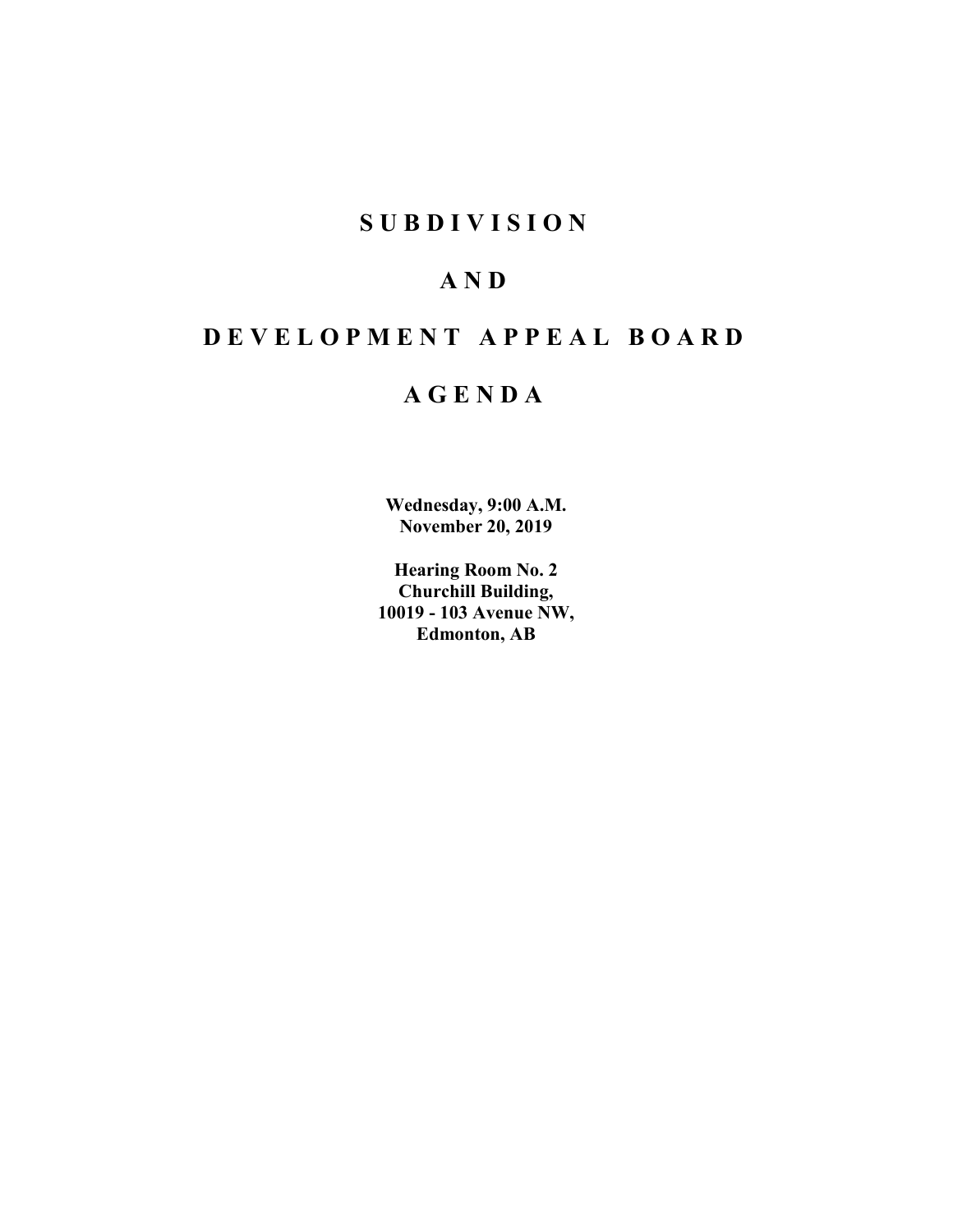## **SUBDIVISION AND DEVELOPMENT APPEAL BOARD HEARING ROOM NO. 2**

|              | 9:00 A.M.   | SDAB-D-19-182   |                                                                                                                               |
|--------------|-------------|-----------------|-------------------------------------------------------------------------------------------------------------------------------|
|              |             |                 | Install (1) Fascia Minor Digital On-premises<br>Sign $(6.29$ metres x 3.57 metres facing North)<br>(GARAGE 104)               |
|              |             |                 | 6528 - 104 Street NW<br>Project No.: 325857215-001                                                                            |
|              |             |                 |                                                                                                                               |
| $\mathbf{H}$ | $1:15$ P.M. | $SDAB-D-19-201$ |                                                                                                                               |
|              | WITHDRAWN   |                 | Construct Exterior alterations to an Apartment<br>Housing (revised landscape plan)<br>11041 - 84 Avenue NW                    |
|              |             |                 | Project No.: 169981523-013                                                                                                    |
|              | NOTE:       |                 | Unless otherwise stated, all references to "Section numbers" refer to<br>the authority under the Edmonton Zoning Bylaw 12800. |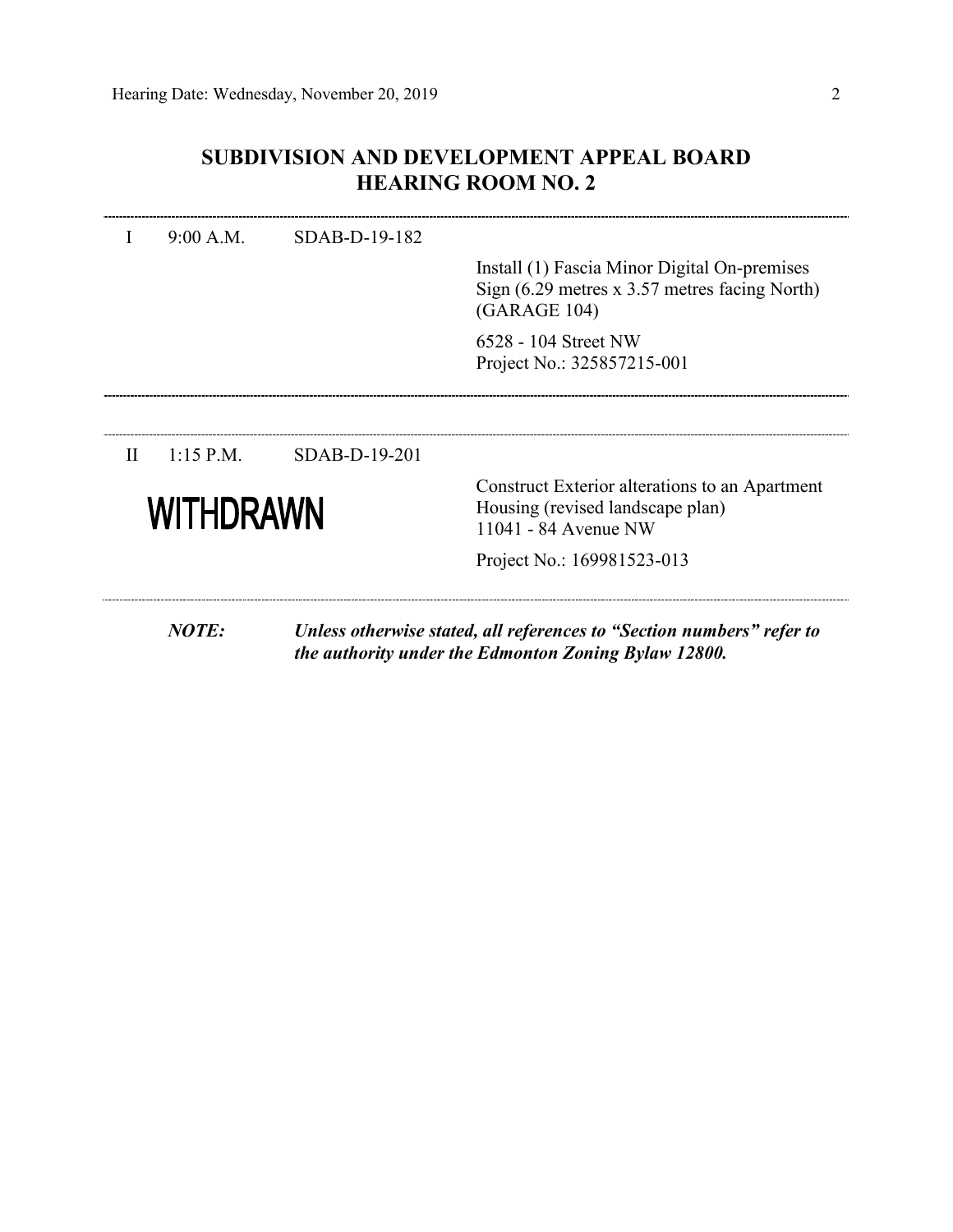# **TO BE RAISED**

#### ITEM I: 9:00 A.M. **FILE: SDAB-D-19-182**

#### AN APPEAL FROM THE DECISION OF THE DEVELOPMENT OFFICER

APPELLANT:

APPLICATION NO.: 325857215-001

APPLICATION TO: Install (1) Fascia Minor Digital On-

DECISION OF THE DEVELOPMENT AUTHORITY: Refused

DECISION DATE: September 5, 2019

DATE OF APPEAL: September 20, 2019

MUNICIPAL DESCRIPTION OF SUBJECT PROPERTY: 6528 - 104 Street NW

OVERLAY: N/A

LEGAL DESCRIPTION: Plan 3553P Blk 32 Lots 1-4

ZONE: DC1 Direct Development Control Provision (Charter Bylaw 18636)

premises Sign (6.29 metres x 3.57 metres

facing North) (GARAGE 104)

STATUTORY PLAN: Strathcona Junction Area Redevelopment Plan

#### *Grounds for Appeal*

The Appellant provided the following reasons for appealing the decision of the Development Authority:

Sign has been up for 6+years. We have agreed to physical compliances. Sign is used for ON PREMISE advertising only.

#### *General Matters*

**On September 27, 2019, the appeal was scheduled on October 24, 2019 at the request of the Development Authority and with the consent of the Appellant.**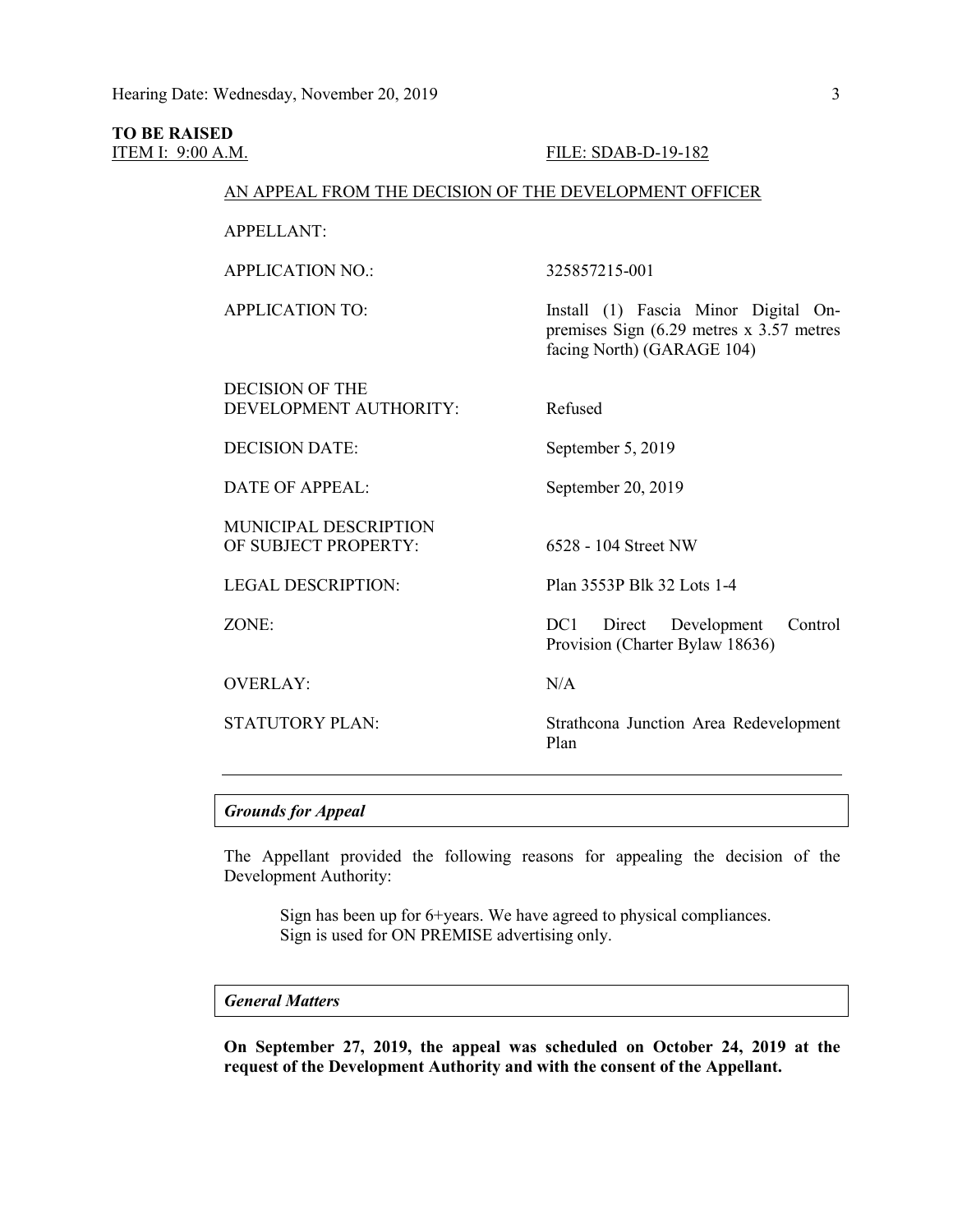**The Subdivision and Development Appeal Board made and passed the following motion on October 24, 2019:** 

**"That the appeal hearing be scheduled for November 20, 2019, at 9:00 a.m."**

#### **Appeal Information:**

The *Municipal Government Act*, RSA 2000, c M-26 states the following:

#### **Grounds for Appeal**

**685(1)** If a development authority

- (a) fails or refuses to issue a development permit to a person,
- (b) issues a development permit subject to conditions, or
- (c) issues an order under section 645,

the person applying for the permit or affected by the order under section 645 may appeal to the subdivision and development appeal board.

#### **Appeals**

**686(1)** A development appeal to a subdivision and development appeal board is commenced by filing a notice of the appeal, containing reasons, with the board,

- (a) in the case of an appeal made by a person referred to in section 685(1)
	- (i) with respect to an application for a development permit,
		- (A) within 21 days after the date on which the written decision is given under section 642, […]

**685(4)** Despite subsections (1), (2) and (3), if a decision with respect to a development permit application in respect of a direct control district

- (a) …
- (b) is made by a development authority, the appeal is limited to whether the development authority followed the directions of council, and if the subdivision and development appeal board finds that the development authority did not follow the directions it may, in accordance with the directions, substitute its decision for the development authority's decision.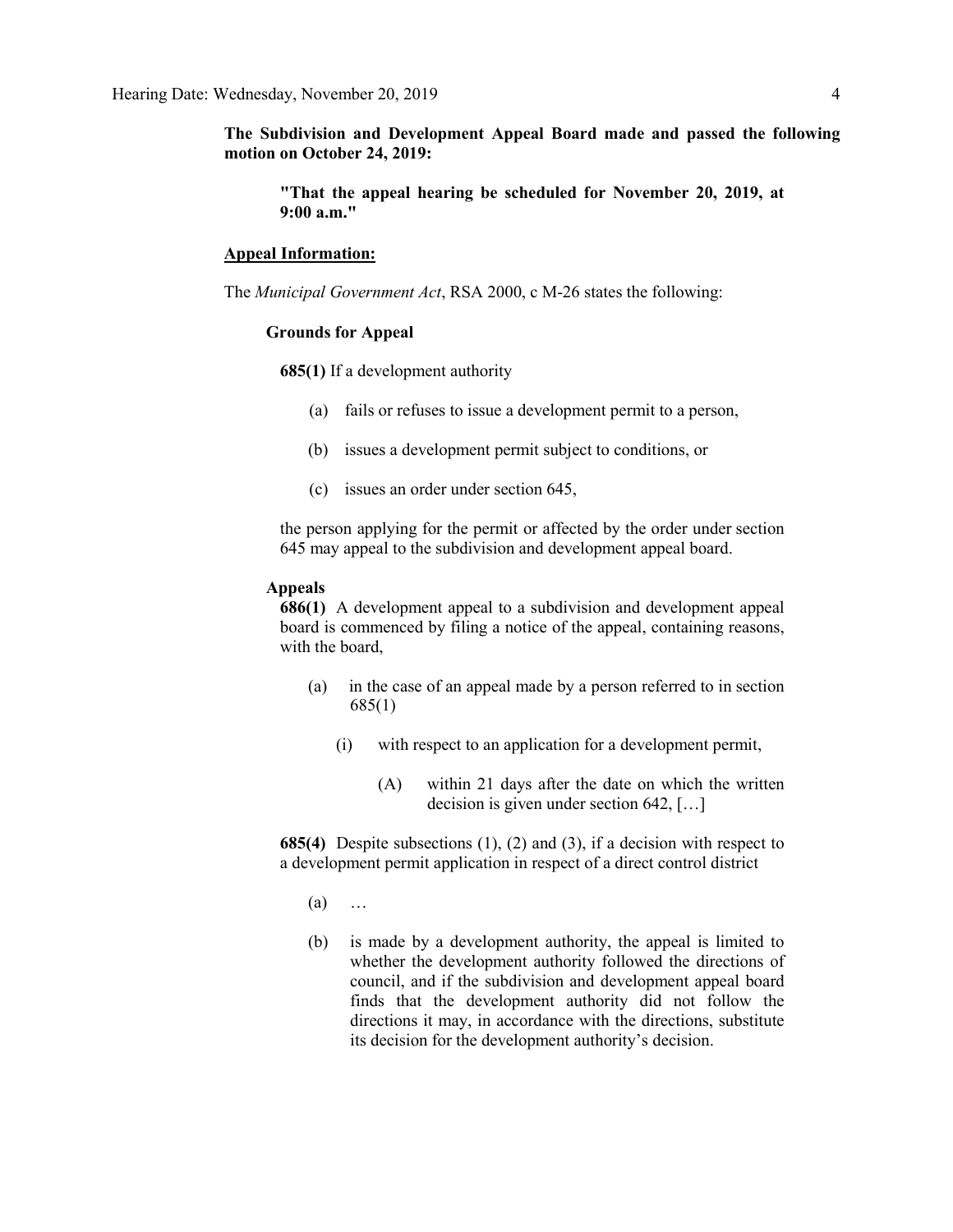#### **General Provisions from** *DC1 Direct Development Control Provision CPR West (Charter Bylaw 18636) ("DC1"):*

Under section 3.oo, **Minor Digital On-premises Signs** is a **listed Use** in the **DC1**.

Section 7.l states "Signs shall be provided with the intent to complement a pedestrianoriented environment. Signs shall comply with the regulations found in Schedule 59 E, except that:

i. the maximum Height of a Freestanding Sign shall be 6.0 metres;

ii. a Projecting Sign may be used to identify businesses that are located entirely at or above the second Storey level; and

iii. the top of a Projecting Sign on a building two Storeys or higher shall not extend more than 75 cm above the floor of the second or third Storey, nor higher than the windowsill level of the second or third Storey.

Section 1 states the **Purpose** of the **DC1 Provision** is:

To provide transition for the area to become a pedestrian-oriented, urban style commercial mixed use area, while respecting the character of 104 Street and Gateway Boulevard.

This Provision enhances the pedestrian environment by incorporating pedestrian scaled architecture, amenities and landscaping. It allows for industrial, commercial and limited residential uses.

#### **General Provisions from the** *Edmonton Zoning Bylaw:*

Under section 7.9(8), **Minor Digital On-premises Signs** means:

a Freestanding or Fascia Sign that contains Digital Copy, is a Permanent Sign, displays On-premises Advertising, and does not include moving effects, message transition effects, video images, or animation.

Under section 6.2, **Fascia Signs** means:

a Sign that is painted on or attached to an exterior building wall, or any other permitted structure, on which a two dimensional representation may be placed. Fascia Signs do not extend more than 40 [cm](javascript:void(0);) out from the building wall or structure. Fascia Signs include banners or any other two dimensional medium.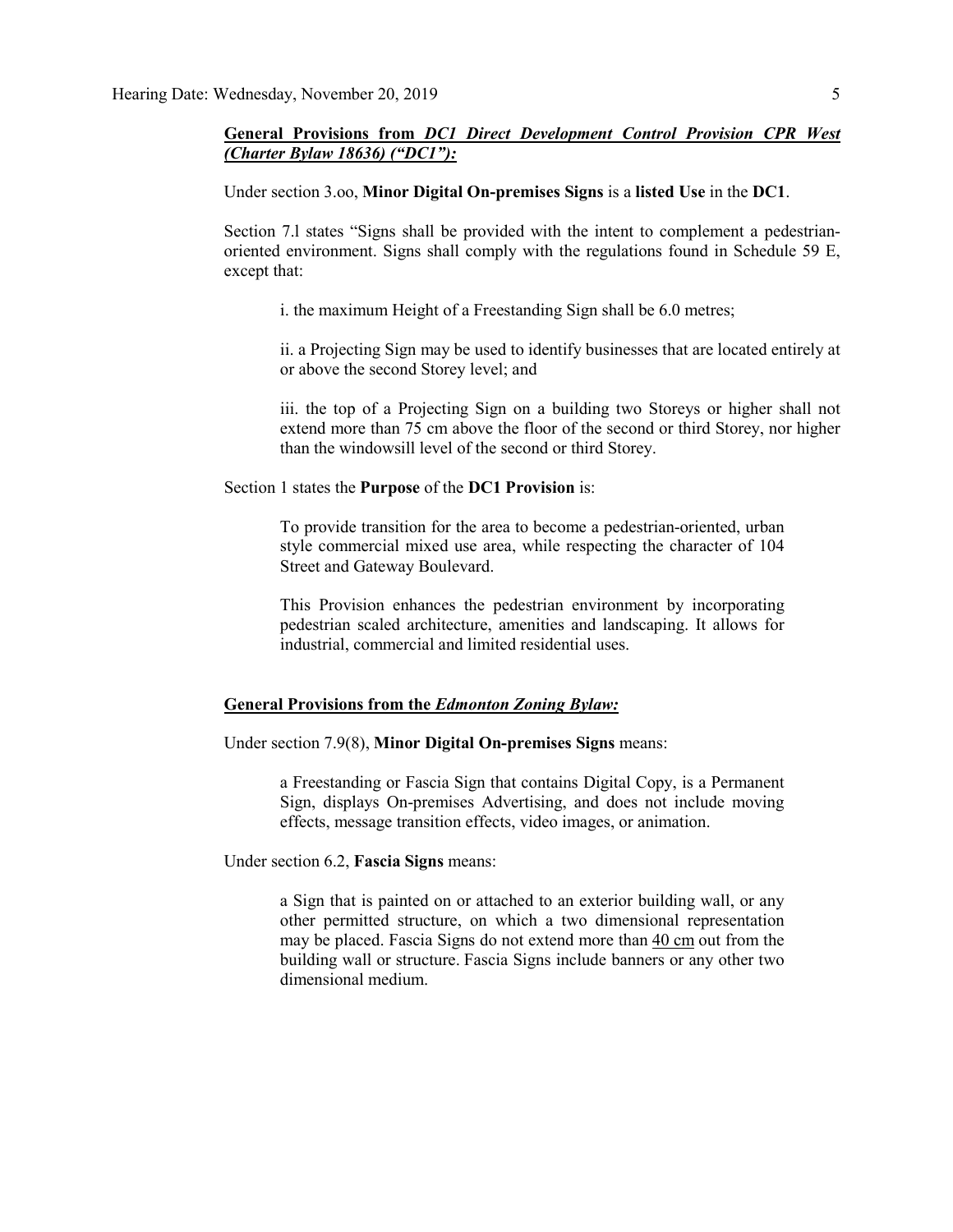

Under section 6.2, **On-premises Signs Advertising** means "Copy that only directs attention to a business, activity, product, service, or entertainment produced, offered for sale, or obtainable on the Site where the Sign is displayed."

Under section 6.2, **Sign Area** means:

the entire area of the Sign on which Copy is intended to be placed. In the case of double-faced or multi-faced Sign, only half of the area of each face of the Sign used to display advertising Copy shall be used in calculating the total Sign Area.

#### *Schedule 59E*

Schedule 59E.3(4) states the following with respect to Minor Digital On-premises Signs:

- a. the maximum Height shall be  $8.0 \text{ m}$ ;
- b. the maximum Width shall be  $8.0 \text{ m}$ ;
- c. **the maximum Area shall be:**
	- i. **[10.0 m2,](javascript:void(0);) to a maximum of 25% wall coverage for proposed Signs that are Fascia Signs**; or
	- ii. [10.0 m2](javascript:void(0);) for proposed Signs that are Freestanding Signs. The maximum combined Area of Digital Sign Copy and any other type of Copy on the same Sign face shall not exceed [20.0 m2;](javascript:void(0);)
- d. proposed Sign locations shall be separated from Signs with Digital Copy greater than  $8.0 \text{ m}^2$  or Off-premises Signs as follows:

| Proposed Sign Area | Minimum separation  |
|--------------------|---------------------|
|                    | distance from Signs |
|                    | with Digital Copy   |
|                    | greater than 8.0 m2 |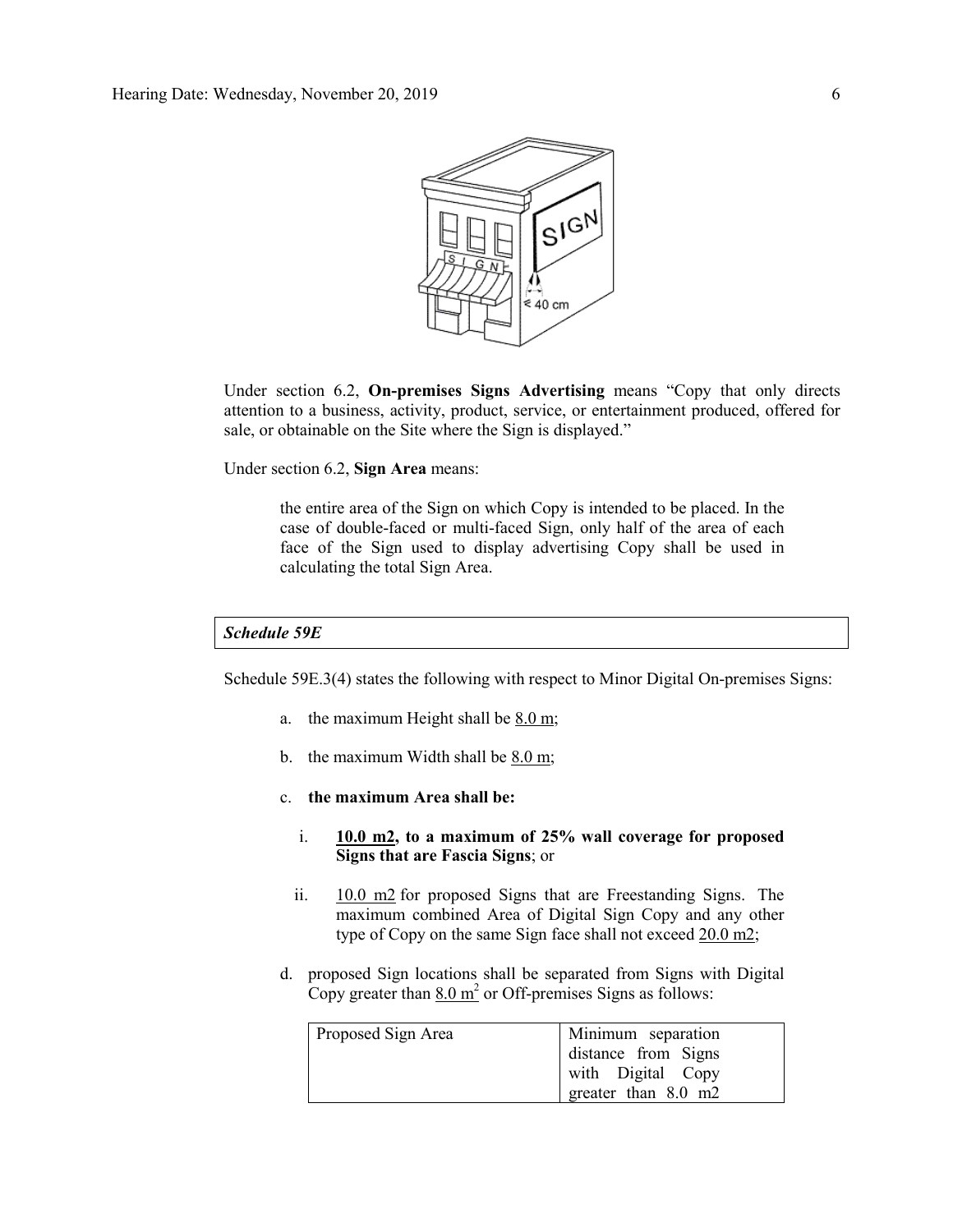|                           | or Off-premises Signs |
|---------------------------|-----------------------|
| Greater than 8.0 m2 to    | 100 m                 |
| less than $20 \text{ m}2$ |                       |
| $20 \text{ m}$ 2 to 40 m2 | $200 \text{ m}$       |
| Greater than 40 m2        | 00 m                  |

The separation shall be applied from the location of the larger Offpremises Sign or Sign with Digital Copy.

- e. **the top of proposed Signs that are Fascia Signs shall not extend more than [30 cm](javascript:void(0);) above the building roof or parapet wall**;
- f. proposed Signs that are Fascia Signs shall have structural elements concealed from view;
- g. **proposed Signs that are Fascia Signs shall not extend more than [40 cm](javascript:void(0);) out from the wall or structure and shall not extend beyond the horizontal limits of the wall**;
- h. proposed Signs that are Fascia Signs extending over a public rightof-way or passageway intended for pedestrian travel shall maintain a minimum clearance of [2.4 m;](javascript:void(0);) and
- i. the maximum number of Freestanding On-premises Signs, Roof Onpremises Signs, Major Digital Signs, Minor Digital On-premises Signs, Minor Digital On-premises Off-premises Signs and Minor Digital Off-premises Signs on a Site shall be four.

#### **Development Officer's Determination**

**The existing sign, as-built, is not in accordance with the Subdivision and Development Appeal Board (SDAB) decision of December 19, 2012, SDAB file no. SDAB-D-13-019 (129905784-001/002).**

**1) The maximum Area shall be 10.0 m2, to a maximum of 25% wall coverage, for proposed Signs that are Fascia Signs (Reference Section 59E.3(4)(c)).**

**Proposed: 6.29 m x 3.57 m = 22.4 m2 Exceeds by: 12.4 m2**

**Note: The SDAB stamped drawings dated Feb 21, 2013, had**  approved the sign dimensions at  $8' \times 10'$  (2.4m  $\times 3m = 7.2$  m2).

**2) The top of proposed Signs that are Fascia Signs shall not extend more than 30 cm above the building roof or parapet wall; (Reference Section 59E.3(4)(e)).**

**Proposed: Sign extends 60 cm (24") above the roof/parapet Exceeds by: 30 cm**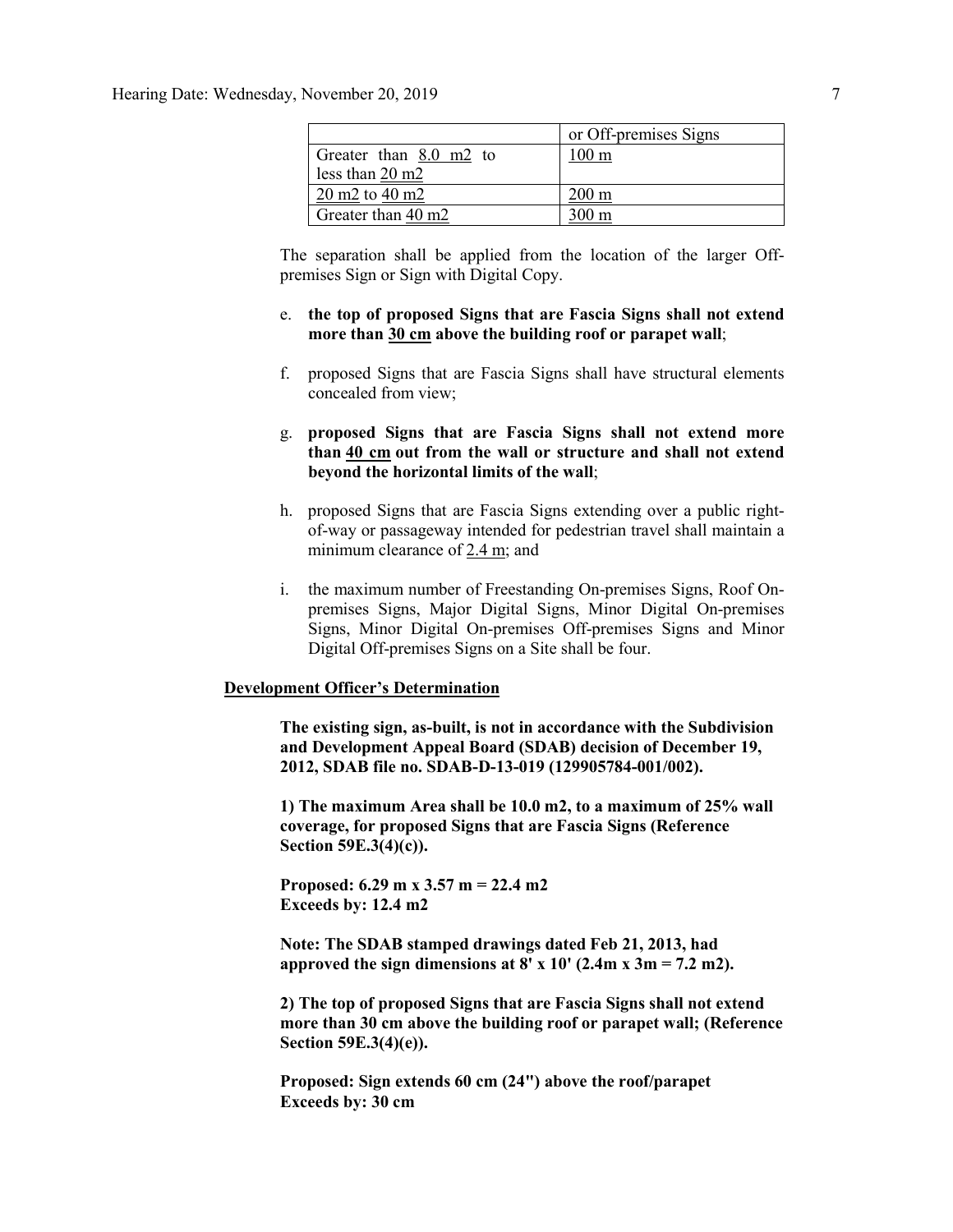**Note: The SDAB stamped drawings dated Feb 21, 2013, had approved the sign at 30 cm above the parapet.**

**3) Proposed Signs that are Fascia Signs shall not extend more than 40 cm out from the wall or structure and shall not extend beyond the horizontal limits of the wall; (Reference Section 59E.3(4)(g)).**

**Proposed: 46 cm Exceeds by: 6 cm**

#### *Strathcona Junction Area Redevelopment Plan*

#### **Development Officer's Determination**

**4) Section 3.1.10, Strathcona Junction Area Redevelopment Plan (ARP) (pg. 19): Signs will respect the character of an urban area. Billboards will not be allowed.** 

**"Billboard" is not a defined term in the Strathcona Junction ARP or the Zoning Bylaw, and the Development Officer must apply the ordinary meaning to this word: Zoning Bylaw, Section 3.5(2). The application submitted shows a large outdoor board intended to display advertisements. This would commonly be described and characterized as a billboard.** 

**The direction in the Strathcona Junction ARP uses mandatory language, and serves to prohibit "billboard" signage at the proposed location - it does not provide an exception for billboards that are digital.** 

**Giving effect to an ARP will usually be achieved in an incremental fashion; each development permit application serves as an opportunity to direct development toward the aims of the statutory plan. The Development Officer is of the opinion that this development will detract from the direction of City Council found in the Strathcona Junction ARP.**

*Previous Subdivision and Development Appeal Board Decisions*

| <b>Application Number</b> | <b>Description</b>                                 | <b>Decision</b>                                          |
|---------------------------|----------------------------------------------------|----------------------------------------------------------|
| SDAB-D-19-126             | Job Number: 129905784- The Subdivision             | and                                                      |
|                           | 003                                                | Development Appeal Board                                 |
|                           |                                                    | made and passed the                                      |
|                           |                                                    | To comply with an Order to   following motion on October |
|                           | immediately deenergize the $\vert 2, 2019 \rangle$ |                                                          |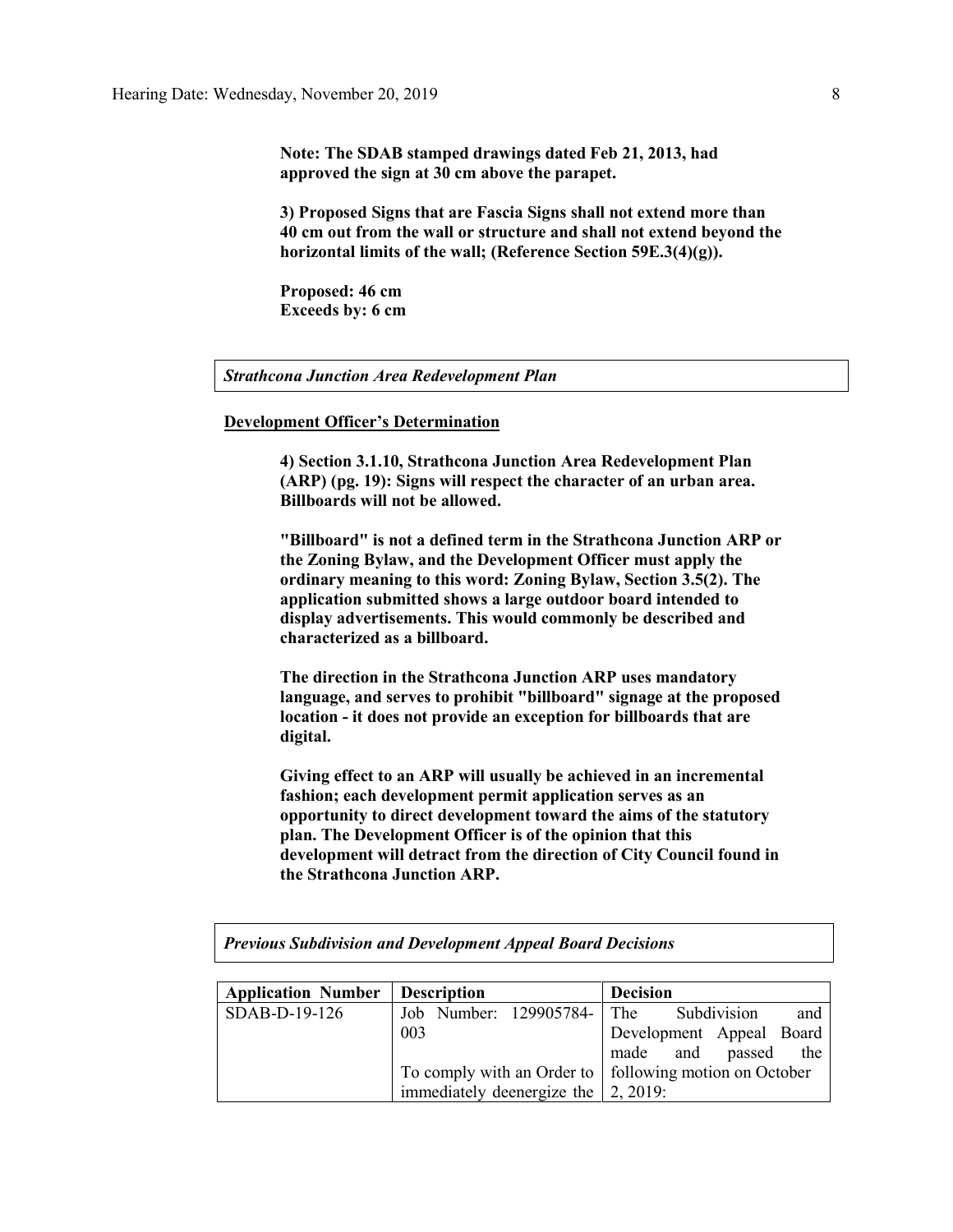|               | Sign and keep it turned off<br>24 hours a day until the<br>Sign is moved back to the<br>approved<br>location<br><b>or</b><br>acquire a Development<br>Permit to allow the Sign to<br>remain in its current<br>location on the building,<br>cease any display of Off-<br>premises advertising<br>or<br>dismantle and remove the<br>Sign from the property.<br>One of these options must<br>be completed by January<br>31, 2020, located at 6528 -<br>104 Street NW. | "That $SDAB-D-19-126$<br>be<br>postponed until November 14,<br>2019 with the consent of<br>the Appellant and with the<br>consent of Legal Counsel for<br>the City of Edmonton."                                                                                                                                                                                                                                                                                                                                                                                                                                                                                                                                                                                                                                                              |
|---------------|--------------------------------------------------------------------------------------------------------------------------------------------------------------------------------------------------------------------------------------------------------------------------------------------------------------------------------------------------------------------------------------------------------------------------------------------------------------------|----------------------------------------------------------------------------------------------------------------------------------------------------------------------------------------------------------------------------------------------------------------------------------------------------------------------------------------------------------------------------------------------------------------------------------------------------------------------------------------------------------------------------------------------------------------------------------------------------------------------------------------------------------------------------------------------------------------------------------------------------------------------------------------------------------------------------------------------|
| SDAB-D-13-019 | Job Number: 129905784-<br>001<br>On-premises<br>Install<br>an<br>Fascia Minor Digital Sign<br>(Ziebart)                                                                                                                                                                                                                                                                                                                                                            | February 21, 2013; that the<br>appeal be ALLOWED and the<br><b>DEVELOPMENT</b><br>GRANTED subject to the<br>following conditions:<br>1.that the frequency of change<br>in the static digital display<br>cannot be less than 6 seconds<br>with a 2 second transition<br>(hold time);<br>2.that each<br>static<br>digital<br>display shall contain a single<br>advertising copy and that split<br>screen advertising is<br>not<br>permitted;<br>3.due to its position, shape,<br>colour, format or illumination,<br>Fascia<br>the<br>proposed<br>On-<br>premises Minor Digital Sign<br>shall not obstruct the view of,<br>or be confused with an official<br>traffic sign, signal or device,<br>determined<br>by<br>the<br>as<br>Officer<br>Development<br>in<br>consultation<br>with the<br>City<br>Engineer;<br>4.the proposed Fascia<br>On- |
|               |                                                                                                                                                                                                                                                                                                                                                                                                                                                                    | premises Minor Digital<br>Sign<br>shall<br>display<br>not<br>lights                                                                                                                                                                                                                                                                                                                                                                                                                                                                                                                                                                                                                                                                                                                                                                          |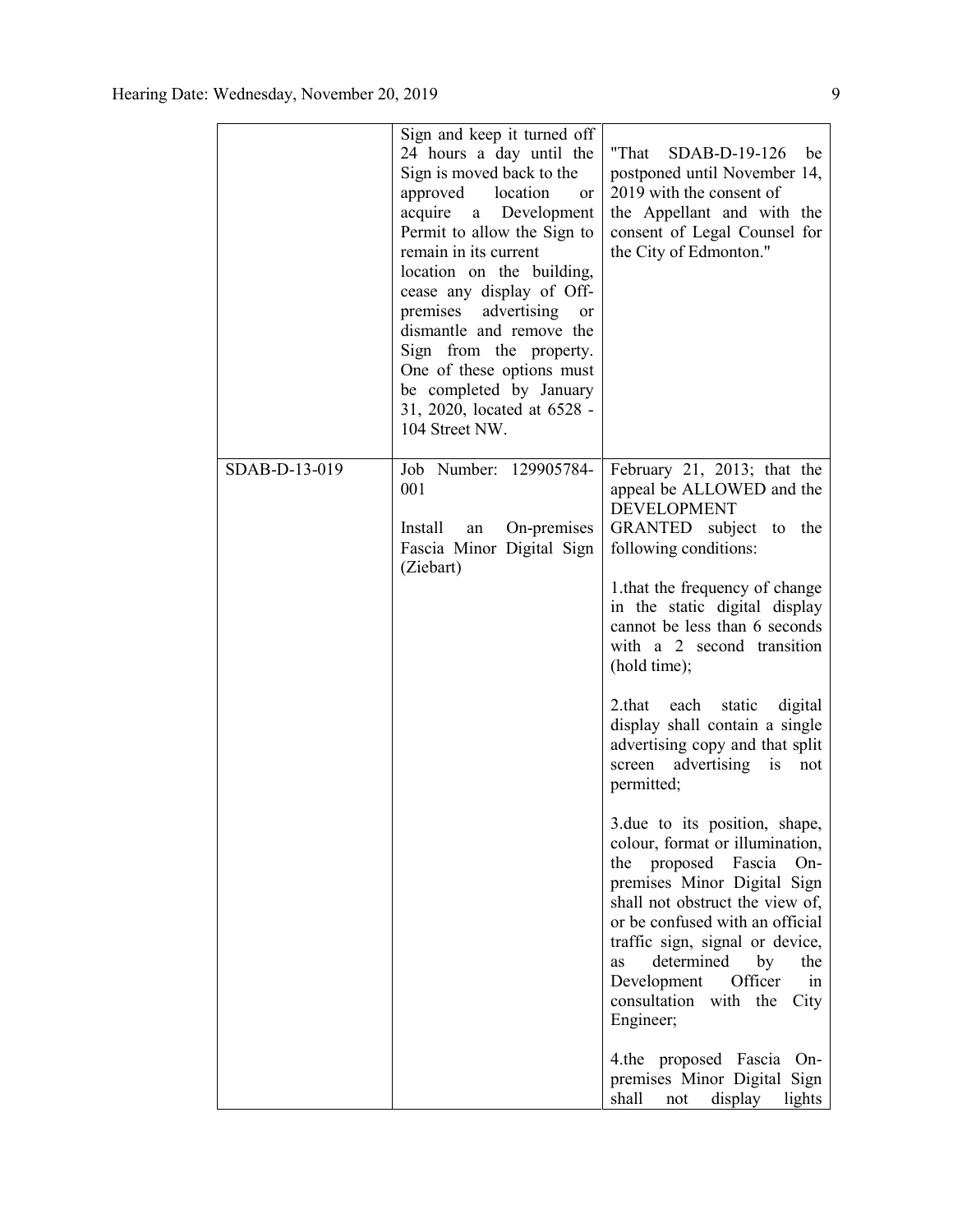|  | resembling the flashing lights<br>usually associated with danger<br>or those used by police, fire,<br>ambulance<br>and<br>other<br>emergency vehicles;                                                                                                                                                                                                                                                                                      |
|--|---------------------------------------------------------------------------------------------------------------------------------------------------------------------------------------------------------------------------------------------------------------------------------------------------------------------------------------------------------------------------------------------------------------------------------------------|
|  | 5.the proposed Fascia On-<br>premises Minor Digital Sign<br>shall not operate or employ<br>any stereo option or motion<br>picture projection,<br><sub>or</sub><br>use<br>holography;                                                                                                                                                                                                                                                        |
|  | 6.the<br>brightness<br>of<br>the<br>proposed Fascia On-premises<br>Minor Digital Sign shall be<br>adjustable and<br>controlled<br>relative to ambient light, to the<br>satisfaction of Transportation<br>Services;                                                                                                                                                                                                                          |
|  | 7.that should at any time,<br>Transportation<br>Services<br>determine that the sign face<br>contributes to safety concerns,<br>owner/applicant<br>the<br>must<br>immediately<br>address<br>the<br>safety concerns identified by<br>de-<br>removing<br>the<br>sign,<br>energizing the sign, changing<br>the message conveyed on the<br>sign, and/or addressing the<br>concern in another manner<br>acceptable to Transportation<br>Services: |
|  | 8.that<br>the<br>owner/applicant<br>provide<br>written<br>a<br>must<br>statement of the actions taken<br>to mitigate a safety concern<br>identified by Transportation<br>Services within 30 days of the<br>notification of the concern.<br>Failure to provide corrective<br>will result in the<br>action<br>requirement to immediately<br>remove<br>or de-energize the<br>sign;                                                             |
|  | 9.that underground power be                                                                                                                                                                                                                                                                                                                                                                                                                 |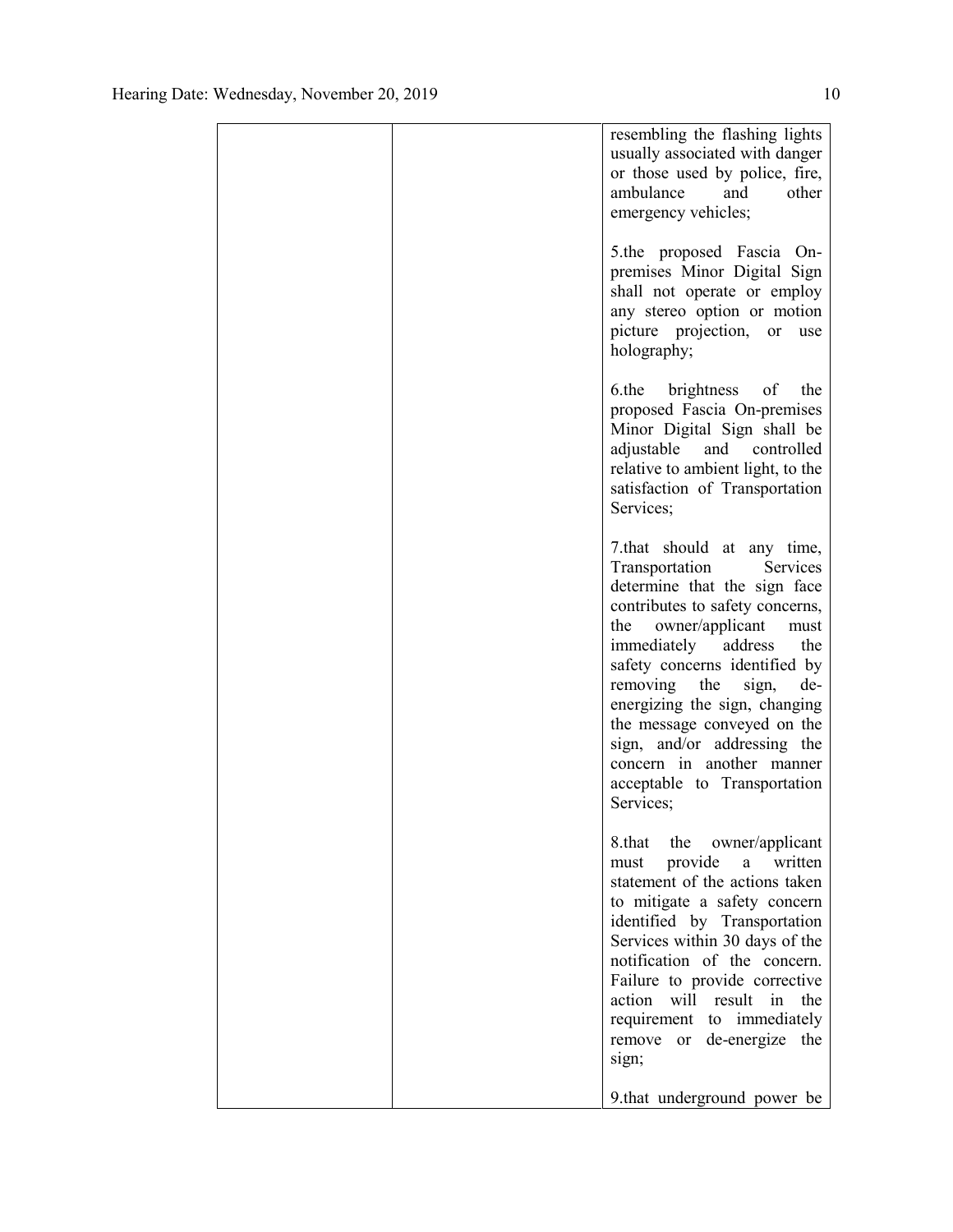|               |                                                                                                                                                                    | supplied to the proposed<br>Fascia On-premises Minor<br>Digital Sign;                                        |
|---------------|--------------------------------------------------------------------------------------------------------------------------------------------------------------------|--------------------------------------------------------------------------------------------------------------|
| SDAB-D-12-200 | Job Number: 125392715-<br>001<br>Install an Off-premises<br>Minor Digital Sign (3.0   CONFIRMED.<br>metres by 6.0<br>metres<br>Double sided facing<br>North/South) | October 6, 2012; that the<br>appeal be DENIED and the<br>decision of refusal by the<br>Development Authority |

### Notice to Applicant/Appellant

Provincial legislation requires that the Subdivision and Development Appeal Board issue its official decision in writing within fifteen days of the conclusion of the hearing.

\_\_\_\_\_\_\_\_\_\_\_\_\_\_\_\_\_\_\_\_\_\_\_\_\_\_\_\_\_\_\_\_\_\_\_\_\_\_\_\_\_\_\_\_\_\_\_\_\_\_\_\_\_\_\_\_\_\_\_\_\_\_\_\_\_\_\_\_\_\_\_\_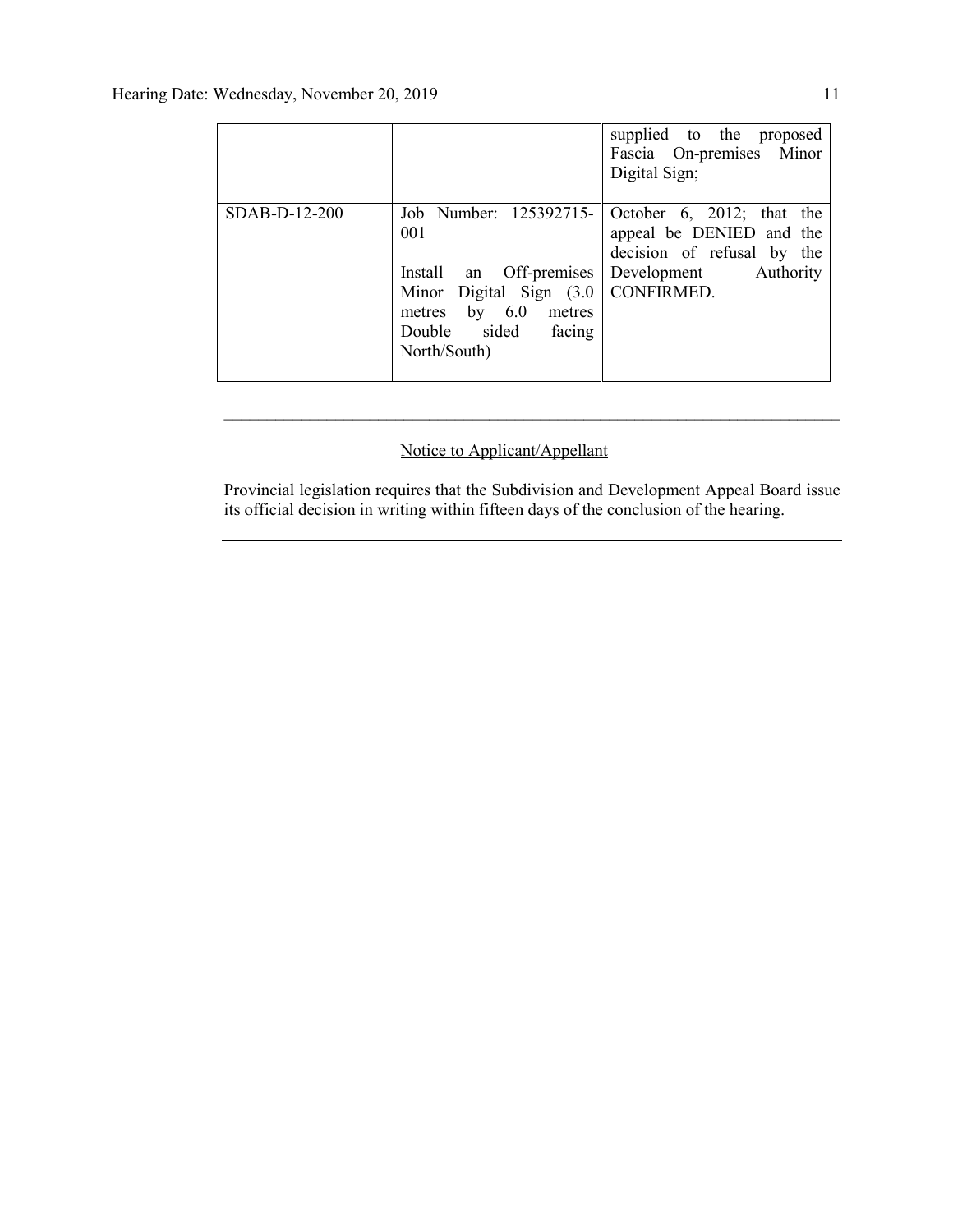|                                                                            | Project Number: 325857215-001<br><b>Application Date:</b><br>JUL 19, 2019                       |  |  |
|----------------------------------------------------------------------------|-------------------------------------------------------------------------------------------------|--|--|
| <b>monton</b>                                                              | Printed:<br>September 20, 2019 at 11:42 AM<br><b>Application for</b><br>Page:                   |  |  |
|                                                                            |                                                                                                 |  |  |
|                                                                            | <b>Sign Combo Permit</b>                                                                        |  |  |
|                                                                            | This document is a Development Permit Decision for the development application described below. |  |  |
| <b>Applicant</b>                                                           | Property Address(es) and Legal Description(s)                                                   |  |  |
|                                                                            | 6528 - 104 STREET NW                                                                            |  |  |
|                                                                            | Plan 3553P Blk 32 Lots 1-4                                                                      |  |  |
|                                                                            | Location(s) of Work                                                                             |  |  |
|                                                                            | Suite:<br>6528 - 104 STREET NW                                                                  |  |  |
|                                                                            | Entryway: 6528 - 104 STREET NW                                                                  |  |  |
|                                                                            | Building: 6528 - 104 STREET NW                                                                  |  |  |
| <b>Scope of Application</b>                                                |                                                                                                 |  |  |
|                                                                            | To install (1) Fascia Minor Digital On-premises Sign (6.29m x 3.57m facing North) (GARAGE 104). |  |  |
| <b>Permit Details</b>                                                      |                                                                                                 |  |  |
|                                                                            | <b>Class of Permit:</b>                                                                         |  |  |
| ASA Sticker No./Name of Engineer:<br>Construction Value: 25000             | <b>Expiry Date:</b>                                                                             |  |  |
|                                                                            |                                                                                                 |  |  |
| Fascia Off-premises Sign: 0                                                | Freestanding Off-premises Sign: 0                                                               |  |  |
| Fascia On-premises Sign: 0                                                 | Freestanding On-premises Sign: 0                                                                |  |  |
| Roof Off-premises Sign: 0                                                  | Projecting Off-premises Sign: 0                                                                 |  |  |
| Roof On-premises Sign: 0<br>Projecting On-premises Sign: 0                 |                                                                                                 |  |  |
| Minor Digital On-premises Sign: 0<br>Replacement Panel on Existing Sign: 0 |                                                                                                 |  |  |
| Minor Digital Off-premises Sign: 0                                         | Comprehensive Sign Design: 0                                                                    |  |  |
| Minor Digital On/Off-premises Sign: 1                                      | Major Digital Sign: 0                                                                           |  |  |
| I/We certify that the above noted details are correct.                     |                                                                                                 |  |  |
| Applicant signature:                                                       |                                                                                                 |  |  |
| <b>Development Application Decision</b>                                    |                                                                                                 |  |  |
| Refused                                                                    |                                                                                                 |  |  |
| Issue Date: Sep 05, 2019 Development Authority: NOORMAN, BRENDA            |                                                                                                 |  |  |
|                                                                            |                                                                                                 |  |  |
|                                                                            |                                                                                                 |  |  |
|                                                                            |                                                                                                 |  |  |
|                                                                            |                                                                                                 |  |  |
|                                                                            |                                                                                                 |  |  |
|                                                                            |                                                                                                 |  |  |
|                                                                            |                                                                                                 |  |  |
|                                                                            |                                                                                                 |  |  |
|                                                                            |                                                                                                 |  |  |
|                                                                            |                                                                                                 |  |  |
|                                                                            |                                                                                                 |  |  |
|                                                                            |                                                                                                 |  |  |
|                                                                            |                                                                                                 |  |  |
|                                                                            |                                                                                                 |  |  |
|                                                                            | THIS IS NOT A PERMIT                                                                            |  |  |
|                                                                            |                                                                                                 |  |  |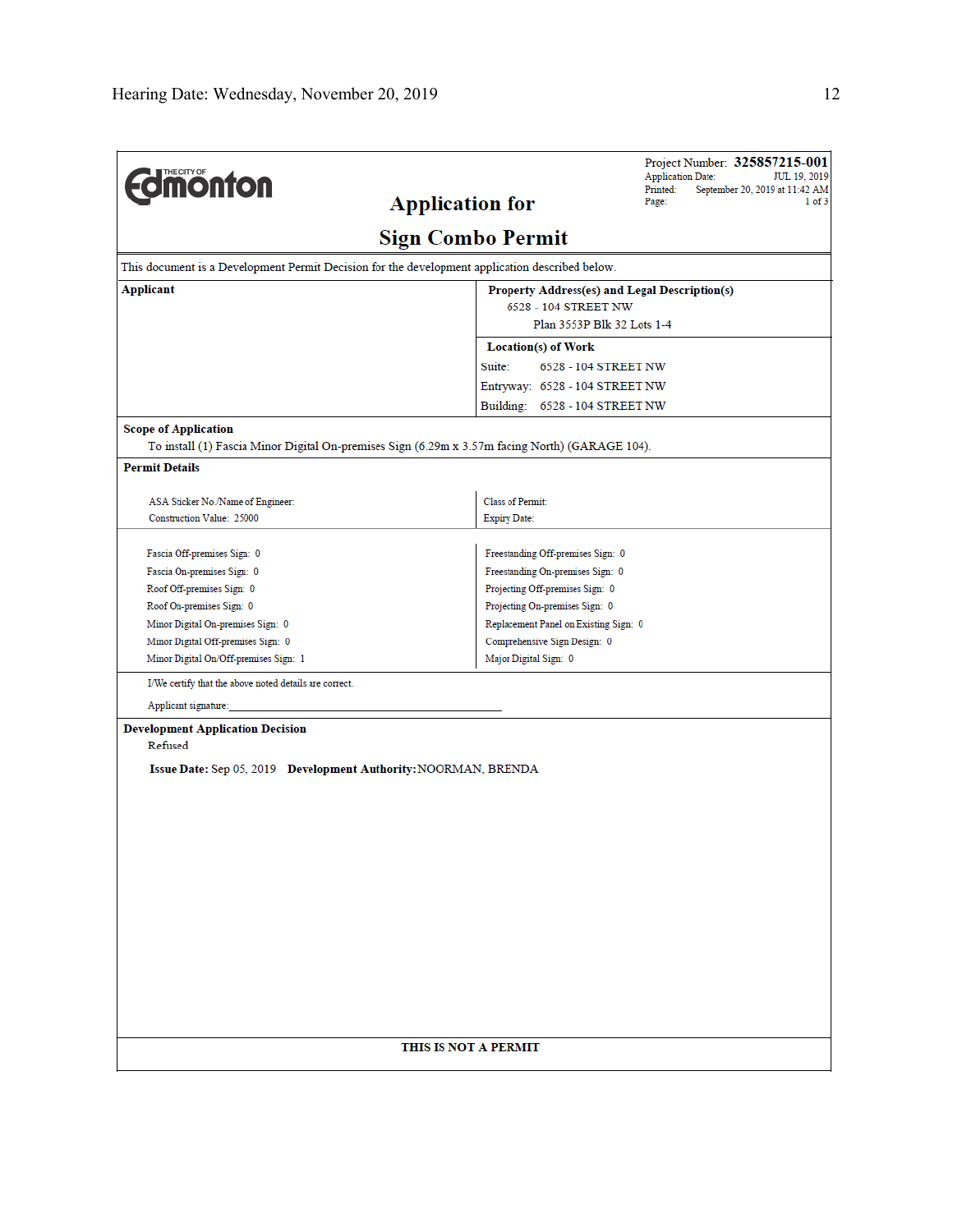| <b>ionton</b>                                                                                         |                                                                                                                                                                                                                |                                |                      | Project Number: 325857215-001<br><b>Application Date:</b><br>Printed:<br>September 20, 2019 at 11:42 AM                                                                                                                                                            | JUL 19, 2019 |
|-------------------------------------------------------------------------------------------------------|----------------------------------------------------------------------------------------------------------------------------------------------------------------------------------------------------------------|--------------------------------|----------------------|--------------------------------------------------------------------------------------------------------------------------------------------------------------------------------------------------------------------------------------------------------------------|--------------|
|                                                                                                       |                                                                                                                                                                                                                | <b>Application for</b>         |                      | Page:                                                                                                                                                                                                                                                              | $2$ of $3$   |
|                                                                                                       |                                                                                                                                                                                                                | <b>Sign Combo Permit</b>       |                      |                                                                                                                                                                                                                                                                    |              |
| <b>Reason for Refusal</b>                                                                             |                                                                                                                                                                                                                |                                |                      |                                                                                                                                                                                                                                                                    |              |
| December 19, 2012, SDAB file no. SDAB-D-13-019 (129905784-001/002).                                   |                                                                                                                                                                                                                |                                |                      | The existing sign, as-built, is not in accordance with the Subdivision and Development Appeal Board (SDAB) decision of                                                                                                                                             |              |
| Section $59E.3(4)(c)$ ).                                                                              |                                                                                                                                                                                                                |                                |                      | 1) The maximum Area shall be 10.0 m2, to a maximum of 25% wall coverage, for proposed Signs that are Fascia Signs (Reference                                                                                                                                       |              |
| Proposed: $6.29$ m x $3.57$ m = 22.4 m2<br>Exceeds by: $12.4 \text{ m}2$                              |                                                                                                                                                                                                                |                                |                      |                                                                                                                                                                                                                                                                    |              |
|                                                                                                       |                                                                                                                                                                                                                |                                |                      | Note: The SDAB stamped drawings dated Feb 21, 2013, had approved the sign dimensions at 8' x 10' (2.4m x 3m = 7.2 m2).                                                                                                                                             |              |
| (Reference Section 59E.3(4)(e)).                                                                      |                                                                                                                                                                                                                |                                |                      | 2) The top of proposed Signs that are Fascia Signs shall not extend more than 30 cm above the building roof or parapet wall;                                                                                                                                       |              |
| Proposed: Sign extends 60 cm $(24")$ above the roof/parapet<br>Exceeds by: 30 cm                      |                                                                                                                                                                                                                |                                |                      |                                                                                                                                                                                                                                                                    |              |
| Note: The SDAB stamped drawings dated Feb 21, 2013, had approved the sign at 30 cm above the parapet. |                                                                                                                                                                                                                |                                |                      |                                                                                                                                                                                                                                                                    |              |
|                                                                                                       | 3) Proposed Signs that are Fascia Signs shall not extend more than 40 cm out from the wall or structure and shall not extend beyond<br>the horizontal limits of the wall; (Reference Section 59E.3(4) $(g)$ ). |                                |                      |                                                                                                                                                                                                                                                                    |              |
| Proposed: 46 cm<br>Exceeds by: 6 cm                                                                   |                                                                                                                                                                                                                |                                |                      |                                                                                                                                                                                                                                                                    |              |
| Billboards will not be allowed.                                                                       |                                                                                                                                                                                                                |                                |                      | 4) Section 3.1.10, Strathcona Junction Area Redevelopment Plan (ARP) (pg. 19): Signs will respect the character of an urban area.                                                                                                                                  |              |
| display advertisements. This would commonly be described and characterized as a billboard.            |                                                                                                                                                                                                                |                                |                      | "Billboard" is not a defined term in the Strathcona Junction ARP or the Zoning Bylaw, and the Development Officer must apply the<br>ordinary meaning to this word: Zoning Bylaw, Section 3.5(2). The application submitted shows a large outdoor board intended to |              |
| location - it does not provide an exception for billboards that are digital.                          |                                                                                                                                                                                                                |                                |                      | The direction in the Strathcona Junction ARP uses mandatory language, and serves to prohibit "billboard" signage at the proposed                                                                                                                                   |              |
| development will detract from the direction of City Council found in the Strathcona Junction ARP.     |                                                                                                                                                                                                                |                                |                      | Giving effect to an ARP will usually be achieved in an incremental fashion; each development permit application serves as an<br>opportunity to direct development toward the aims of the statutory plan. The Development Officer is of the opinion that this       |              |
| <b>Rights of Appeal</b><br>through 689 of the Municipal Government Act.                               |                                                                                                                                                                                                                |                                |                      | The Applicant has the right of appeal within 21 days after the date on which the decision is made, as outlined in Section 683                                                                                                                                      |              |
|                                                                                                       |                                                                                                                                                                                                                |                                |                      |                                                                                                                                                                                                                                                                    |              |
| Fees                                                                                                  |                                                                                                                                                                                                                |                                |                      |                                                                                                                                                                                                                                                                    |              |
| Sign Building Permit Fee                                                                              | <b>Fee Amount</b><br>\$264.25                                                                                                                                                                                  | <b>Amount Paid</b><br>\$264.25 | Receipt#<br>06075757 | <b>Date Paid</b><br>Aug 19, 2019                                                                                                                                                                                                                                   |              |
| Sign Dev Appl Fee - Digital Signs                                                                     | \$458.00                                                                                                                                                                                                       | \$458.00                       | 06075757             | Aug 19, 2019                                                                                                                                                                                                                                                       |              |
| Safety Codes Fee                                                                                      | \$10.57                                                                                                                                                                                                        | \$10.57                        | 06075757             | Aug 19, 2019                                                                                                                                                                                                                                                       |              |
|                                                                                                       |                                                                                                                                                                                                                | THIS IS NOT A PERMIT           |                      |                                                                                                                                                                                                                                                                    |              |
|                                                                                                       |                                                                                                                                                                                                                |                                |                      |                                                                                                                                                                                                                                                                    |              |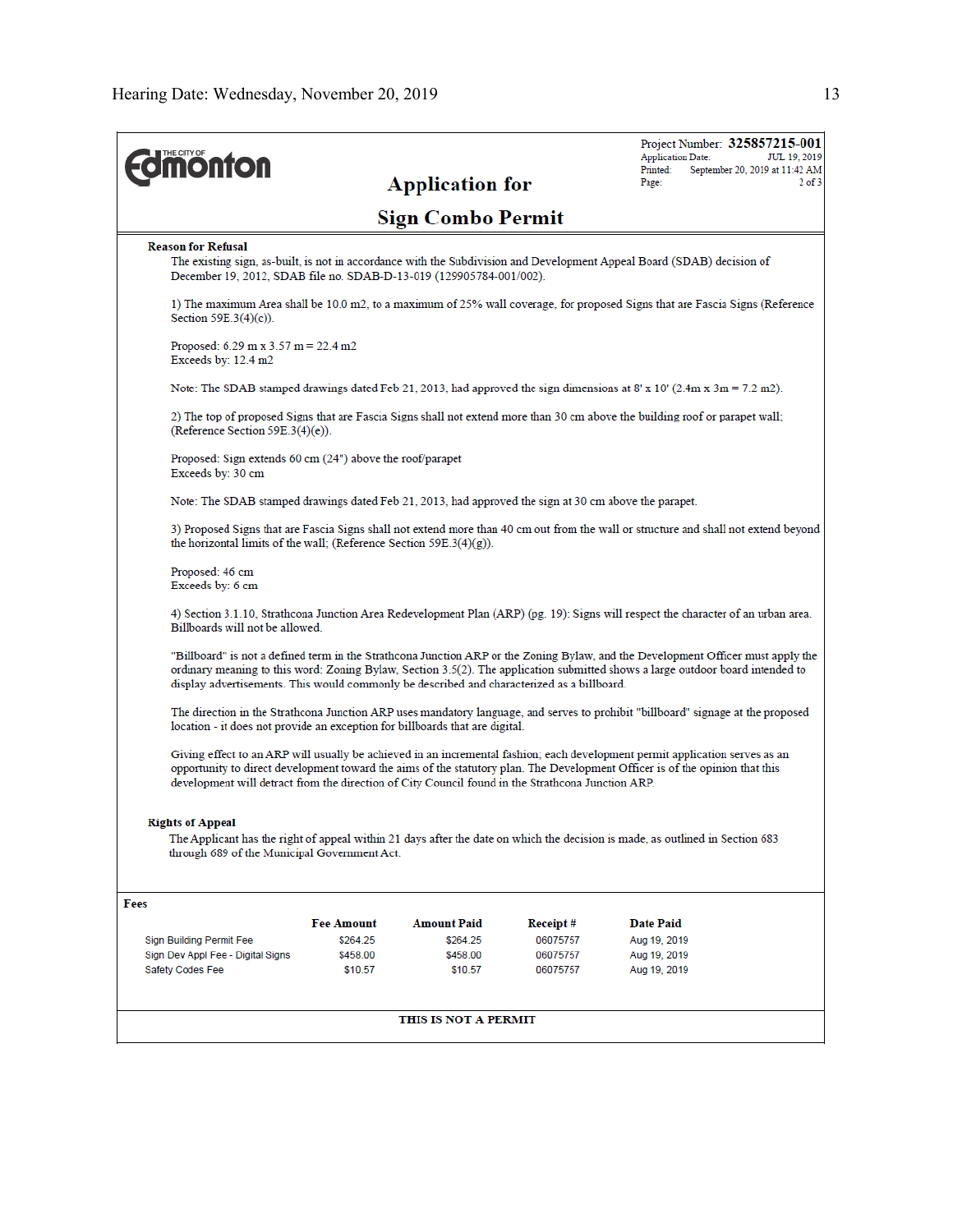| <b>Edimonton</b>         |                             | <b>Application for</b> |          | Project Number: 325857215-001<br>Application Date:<br>JUL 19, 2019<br>September 20, 2019 at 11:42 ${\rm AM}$<br>Printed:<br>3 of 3<br>Page: |
|--------------------------|-----------------------------|------------------------|----------|---------------------------------------------------------------------------------------------------------------------------------------------|
| <b>Sign Combo Permit</b> |                             |                        |          |                                                                                                                                             |
| Fees                     |                             |                        |          |                                                                                                                                             |
| <b>Total GST Amount:</b> | <b>Fee Amount</b><br>\$0.00 | <b>Amount Paid</b>     | Receipt# | <b>Date Paid</b>                                                                                                                            |
| Totals for Permit:       | \$732.82                    | \$732.82               |          |                                                                                                                                             |
|                          |                             |                        |          |                                                                                                                                             |
|                          |                             |                        |          |                                                                                                                                             |
|                          |                             |                        |          |                                                                                                                                             |
|                          |                             |                        |          |                                                                                                                                             |
|                          |                             |                        |          |                                                                                                                                             |
|                          |                             |                        |          |                                                                                                                                             |
|                          |                             |                        |          |                                                                                                                                             |
|                          |                             |                        |          |                                                                                                                                             |
|                          |                             |                        |          |                                                                                                                                             |
|                          |                             |                        |          |                                                                                                                                             |
|                          |                             |                        |          |                                                                                                                                             |
|                          |                             |                        |          |                                                                                                                                             |
|                          |                             |                        |          |                                                                                                                                             |
|                          |                             |                        |          |                                                                                                                                             |
|                          |                             |                        |          |                                                                                                                                             |
|                          |                             |                        |          |                                                                                                                                             |
|                          |                             |                        |          |                                                                                                                                             |
|                          |                             |                        |          |                                                                                                                                             |
|                          |                             |                        |          |                                                                                                                                             |
|                          |                             |                        |          |                                                                                                                                             |
|                          |                             |                        |          |                                                                                                                                             |
|                          |                             | THIS IS NOT A PERMIT   |          |                                                                                                                                             |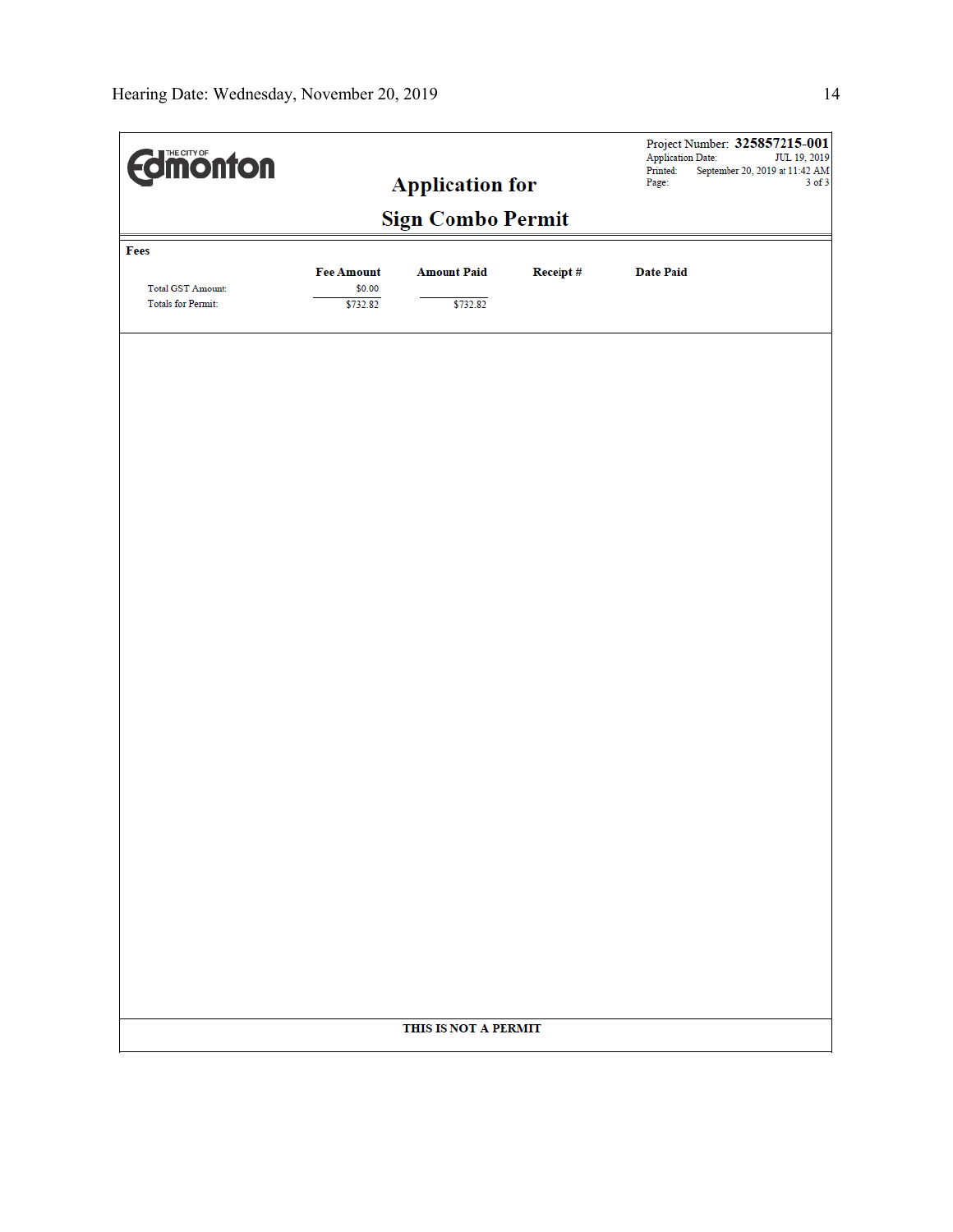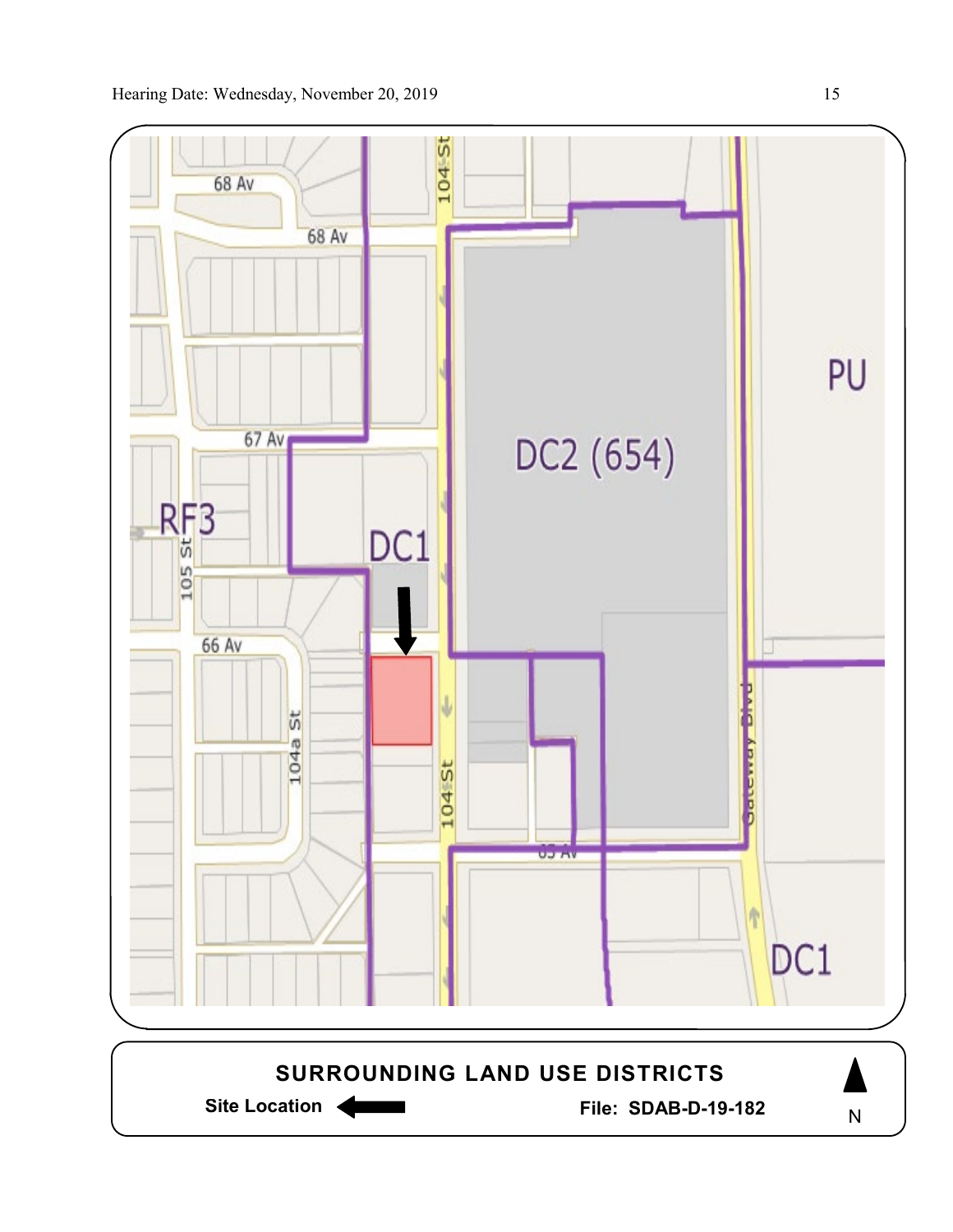ITEM II: 1:15 P.M. FILE: SDAB-D-19-201

| <b>APPLICATION NO.:</b>         | 169981523-013                                                                               |
|---------------------------------|---------------------------------------------------------------------------------------------|
|                                 |                                                                                             |
| <b>APPLICATION TO:</b><br>WTWPA | Construct Exterior alterations<br>to<br>an<br>Apartment Housing (revised landscape<br>plan) |
| <b>DECISION OF THE</b>          |                                                                                             |
| DEVELOPMENT AUTHORITY:          | Approved with Conditions                                                                    |
| <b>DECISION DATE:</b>           | womber 4, 2019                                                                              |
| DATE OF APPEAL:                 | November 4, 2019                                                                            |
| <b>MUNICIPAL DESCRIPTION</b>    |                                                                                             |
| OF SUBJECT PROPERTY:            | 11041 - 84 Avenue NW                                                                        |
| <b>LEGAL DESCRIPTION:</b>       | Plan I23A Blk 160 Lot 20                                                                    |
| ZONE:                           | DC1 - Direct Development<br>Control<br>Provision                                            |
| <b>OVERLAY:</b>                 | N/A                                                                                         |
| <b>STATUTORY PLAN:</b>          | Garneau Area Redevelopment Plan                                                             |

#### *Grounds for Appeal*

The Appellant provided the following reasons for appealing the decision of the Development Authority:

> Clause 2. on page 2 of the Development permit has no merit. The existing holes provided with sonotube in the sidewalk should be allowed as sufficient. The requirement to cut the sidewalk and remove material to provide for a 1 meter wide "planting bed" serves no purpose. Furthermore, the proposed "planter bed will attract weeds and airborne debris making the cleanliness of the area between these properties unsightly. As well, the proposed planter box will interfere with the intended bicycle locking posts, while providing a tripping hazard to people walking past. I request that the subdivision and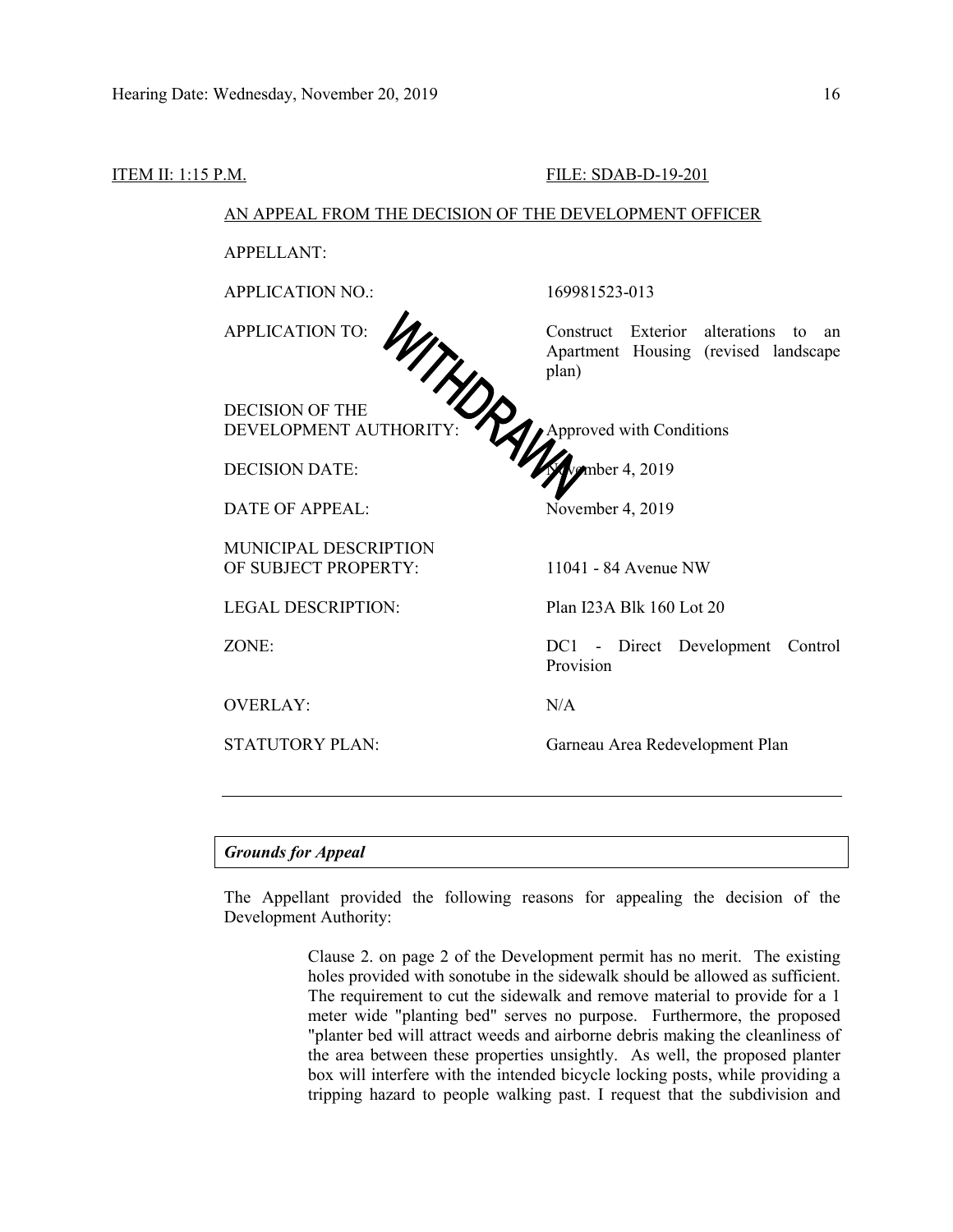development appeal board eliminate this condition of the above noted development permit. The location of these trees is on the subject property. The drainage of the area between these properties empties into these tree wells providing adequate water for the trees. The trees are located in a south facing area and have already had two full growth seasons. The trees are healthy and growing nicely.

#### *General Matters*

#### **Appeal Information:**

The *Municipal Government Act*, RSA 2000, c M-26 states the following:

#### **Grounds for Appeal**

**685(1)** If a development authority

- (a) fails or refuses to issue a development permit to a person,
- (b) issues a development permit subject to conditions, or
- (c) issues an order under section 645,

the person applying for the permit or affected by the order under section 645 may appeal to the subdivision and development appeal board.

**(2)** In addition to an applicant under subsection (1), any person affected by an order, decision or development permit made or issued by a development authority may appeal to the subdivision and development appeal board.

#### **Appeals**

**686(1)** A development appeal to a subdivision and development appeal board is commenced by filing a notice of the appeal, containing reasons, with the board,

- (a) in the case of an appeal made by a person referred to in section 685(1)
	- (i) with respect to an application for a development permit,
		- (A) within 21 days after the date on which the written decision is given under section 642, or
		- (B) if no decision is made with respect to the application within the 40-day period, or within any extension of that period under section 684, within 21 days after the date the period or extension expires,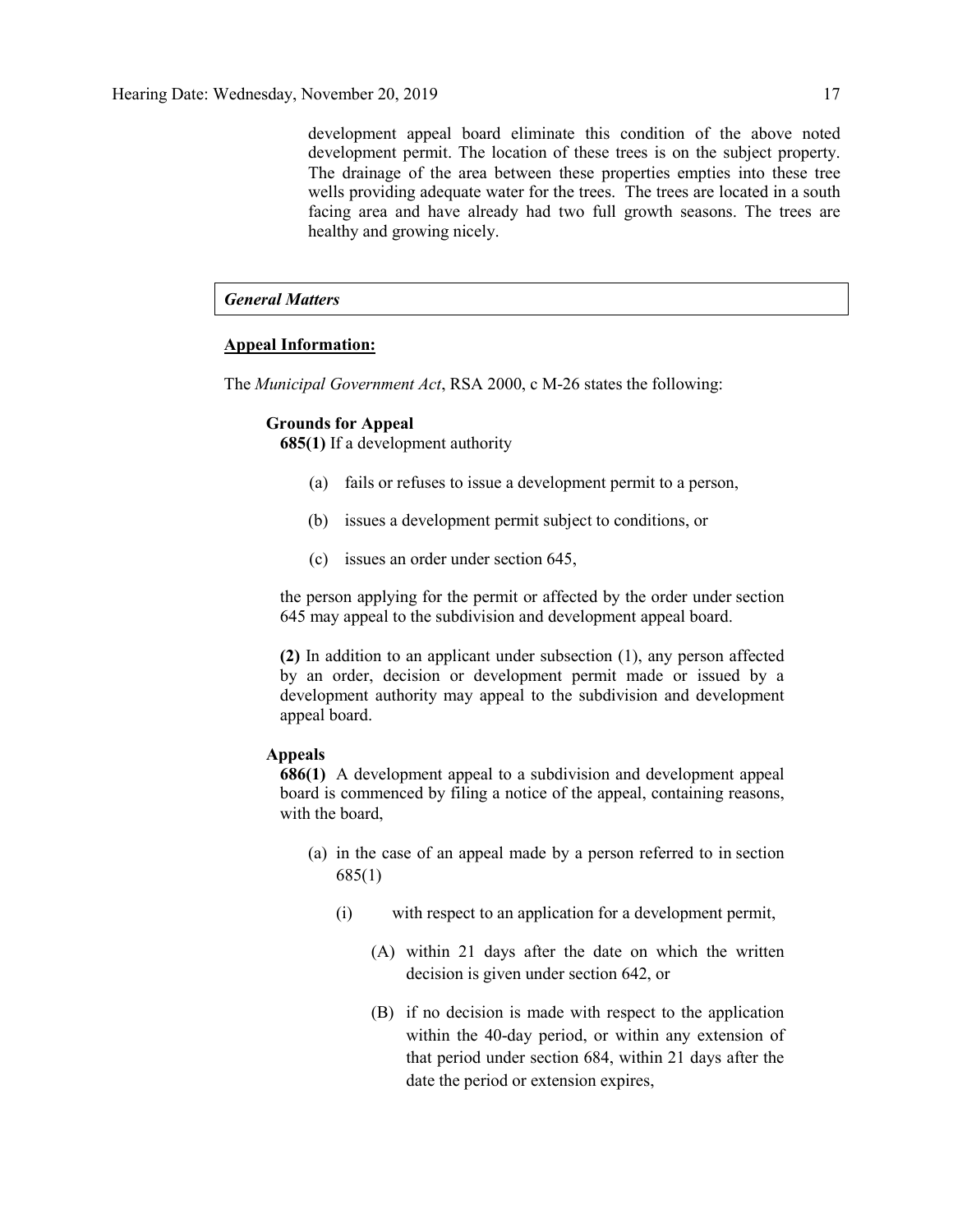or

- (ii) with respect to an order under section 645, within 21 days after the date on which the order is made, or
- (b) in the case of an appeal made by a person referred to in section 685(2), within 21 days after the date on which the notice of the issuance of the permit was given in accordance with the land use bylaw.

**685(4)** Despite subsections (1), (2) and (3), if a decision with respect to a development permit application in respect of a direct control district

- $(a)$  …
- (b) is made by a development authority, the appeal is limited to whether the development authority followed the directions of council, and if the subdivision and development appeal board finds that the development authority did not follow the directions it may, in accordance with the directions, substitute its decision for the development authority's decision.

Section 2 of the *Edmonton Zoning Bylaw* concerning Repeal, Enactment and Transition Procedures states the following:

- 2.4 Subject only to the provisions in the Municipal Government Act respecting legal non-conforming Uses and notwithstanding the effect it may have on rights, vested or otherwise, the provisions of this Bylaw govern from the Effective Date onward. In particular, no application for a Development Permit shall be evaluated under the procedural or substantive provisions of the previous Land Use Bylaw after the Effective Date, even if the application was received before the Effective Date.
- …
- 2.6 Any Direct Control Districts that were in effect immediately prior to the Effective date are hereby deemed to continue in full force and effect and are hereby incorporated into Part IV of this Bylaw.
- 2.7 Unless there is an explicit statement to the contrary in a Direct Control District or Provision, any reference in a Direct Control District or Direct Control Provision to a land use bylaw shall be deemed to be a reference to the land use bylaw that was in effect at the time of the creation of the Direct Control District or Provision.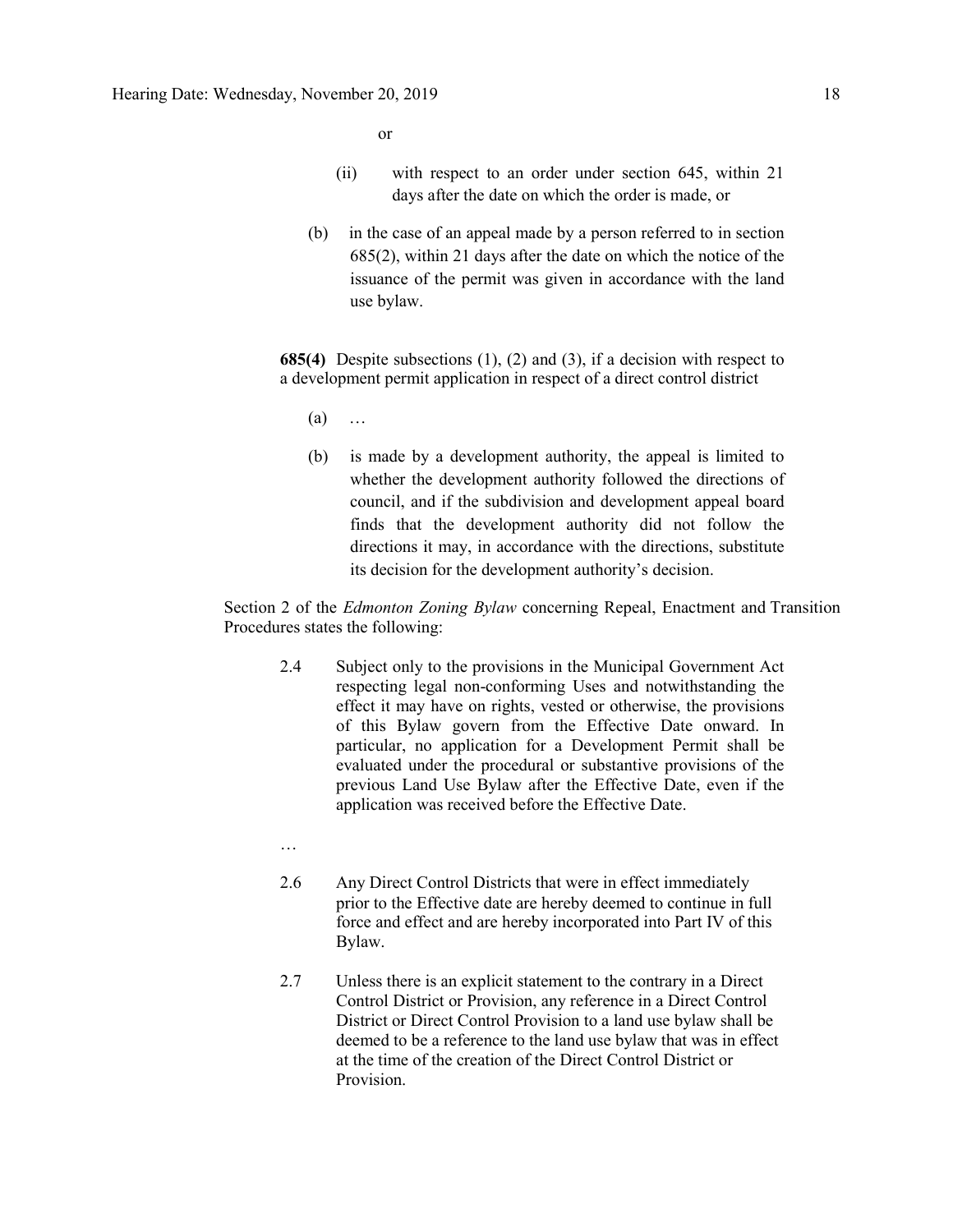**At the time of the creation of the subject Direct Control Site, the** *City of Edmonton Land Use Bylaw 5996* **was in effect. An Alberta Court of Appeal decision in**  *Parkdale-Cromdale Community League Association* **v.** *Edmonton (City),* **2007 ABCA 309 concluded that section 2.7 of the** *Edmonton Zoning Bylaw* **only applies if there is an express cross-reference in a Direct Control Bylaw passed before 2001 to a provision of the old** *Land Use Bylaw***.**

**In the absence of an express reference in the Direct Control Bylaw to the** *Land Use Bylaw 5996***, it does not prevail over section 2.4 of the** *Edmonton Zoning Bylaw.*

#### **General Provisions from the Direct Development Control Provision "DC1"**

Uses of the DC1:

Apartment Housing, containing not more than 4 dwellings.

The Rationale of the DC1 is:

The Garneau Plan in Policy 1.1 identifies the subject area as a "Special Character Residential Area" contributing to the city as a whole a precinct of older detached housing having interesting architectural detailing and variety in built form. This District is intended to encourage the retention and rehabilitation of existing structures while allowing for infill redevelopment. The regulations associated with this District are intended to ensure that all rehabilitation and redevelopment activities are sensitive to the existing character of both the built form and its relationship to existing streetscapes.

Development Criteria of the DC1:

The following development criteria shall apply to developments within this District pursuant to Section 710.4 of the Land Use Bylaw.

1. The General Regulations and Special Land Use Provisions of the Land Use Bylaw.

2. The development regulations of the RF3 (Low Density Redevelopment) District, provided that the Development Officer may relax these regulations for individual applications, where such relaxations would assist in the achievement of the development criteria in Clauses 3, 4 and 5 below.

3. New developments or additions to existing buildings shall be compatible with the scale, massing and siting of adjacent buildings along the same street frontage.

4. The rehabilitation and renovation of existing buildings shall retain the original details of rooflines, doors and windows, trim, exterior finishing materials and similar architectural features to the greatest extent practical.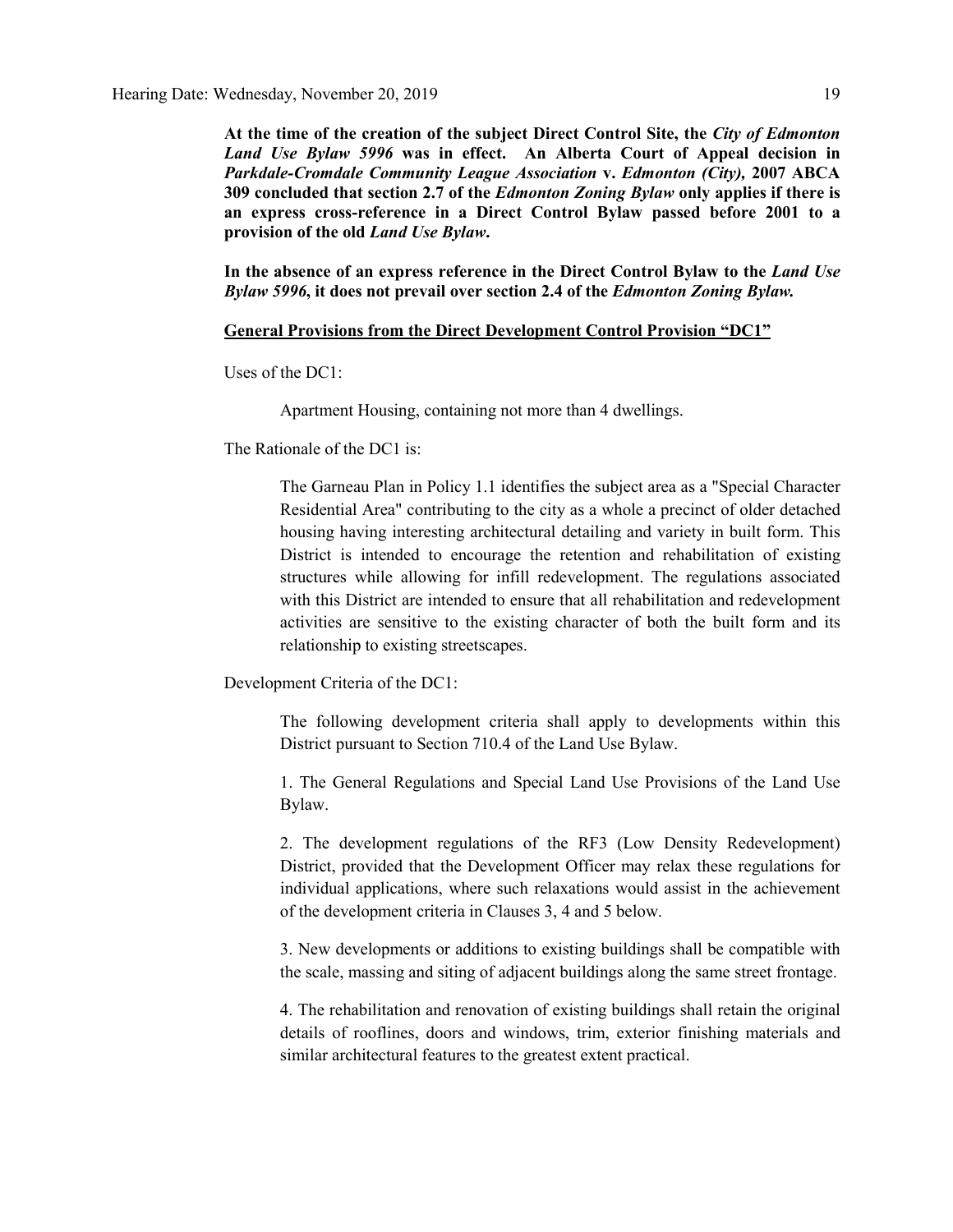5. The design and appearance of new developments shall incorporate building details and finishing materials which are common to the domestic architecture of the turn of the century and early 1920's detached housing in the area.

6. Existing trees and vegetation shall be retained wherever possible and where removal for new construction is required, mature trees shall be planted to maintain the appearance of the streetscape.

Additional Information Requirements:

In addition to the information normally required for a development application under the Land Use Bylaw the Development Officer may also require such information required to explain how the proposed development meets the development criteria set out in (3) above and may include the following.

1. A narrative which includes a description of the architectural characteristics common in the immediate vicinity and how the application responds to these characteristics.

2. Streetscape elevations including adjacent properties.

#### *Plant Size*

Section 55.3(1) states:

- c. new trees and shrubs shall be provided on the following basis:
	- i. the proportion of deciduous to coniferous trees and shrubs shall be approximately 50:50;
	- ii. approximately 50% of required deciduous trees shall be minimum of 50 mm Caliper and approximately 50% shall be a minimum 70 mm Caliper;
	- iii. approximately 75% of required coniferous trees shall be a minimum of 2.5 m in Height and approximately 25% shall be a minimum of 3.5 m in Height; and
	- iv. minimum shrub size shall be 300 mm in Height for deciduous and a spread of 450 mm for coniferous.

### **Development Officer's Determination**

You are receiving this notice because a Discretionary Use Development Permit has been issued, pursuant to Section 12.4 and 20.3 of the Edmonton Zoning Bylaw.

Plant size: The required 4 deciduous trees are smaller than the required minimum size of 50 mm and 70 mm Caliper (section 55.3(1)(c)(ii))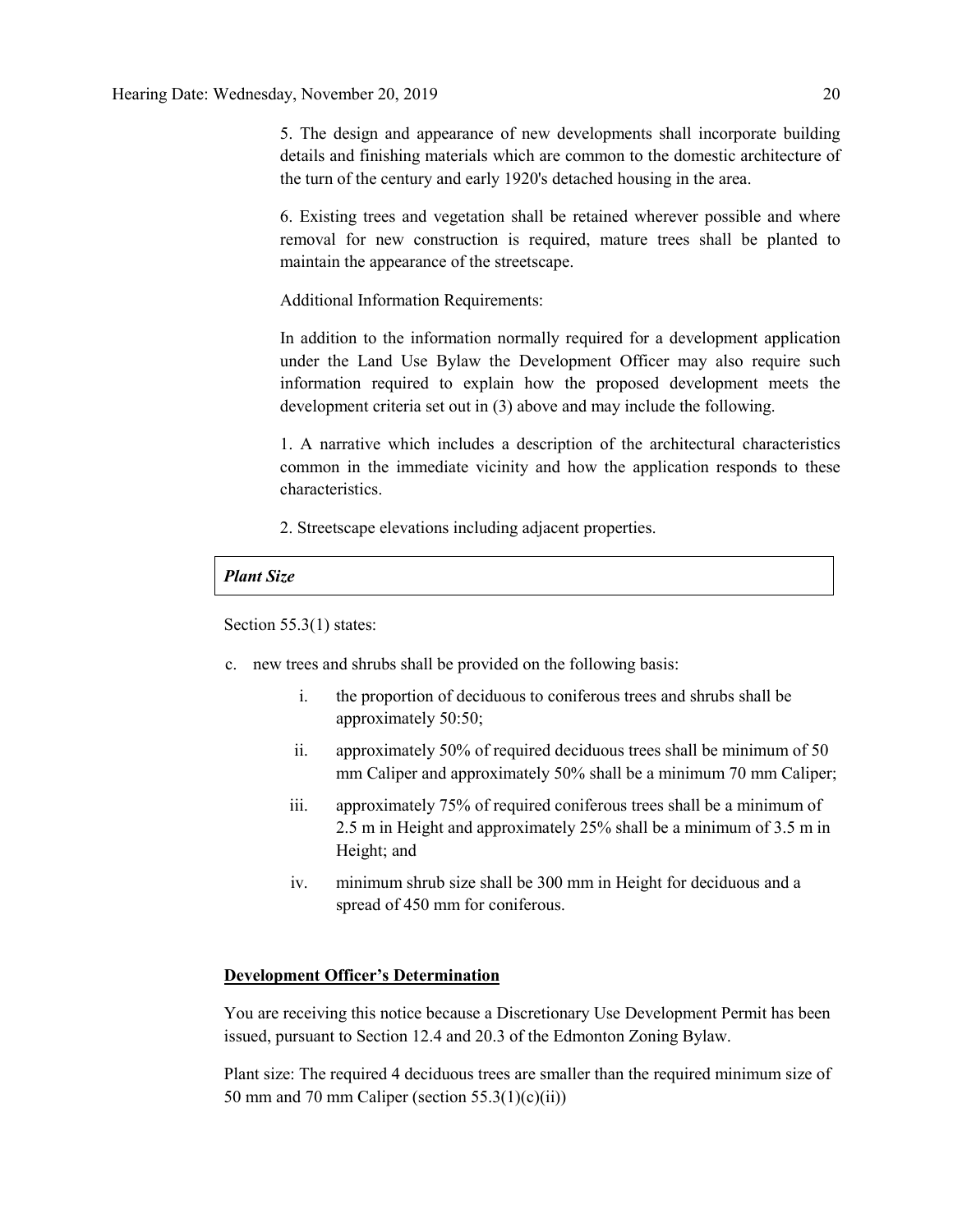Plant size: The required 3 coniferous trees are smaller than the required minimum size of 2.5 m in Height and 3.5 m in Height (section  $55.3(1)(c)(iii)$ )

| <b>Application Number</b> | <b>Description</b>                    | <b>Decision</b>                |
|---------------------------|---------------------------------------|--------------------------------|
| SDAB-D-15-231             | To construct 3 Dwellings of           | October 22, 2015; "the appeal" |
|                           | <b>Apartment Housing</b>              | is DENIED and the decision     |
|                           |                                       | of the Development Authority   |
|                           |                                       | is GRANTED with variances      |
|                           |                                       | and conditions                 |
| SDAB-D-14-121             | To<br>Duplex<br>construct<br>a        | May 16, 2014; "that the        |
|                           | House with<br>veranda,                | appeal be ALLOWED and the      |
|                           | balconies $(3.27$ metres by           | <b>DEVELOPMENT</b>             |
|                           | 2.34 metres $\&$ 3.51 metres          | <b>REFUSED."</b>               |
|                           | $1.68$ metres)<br>and<br>$\mathbf{X}$ |                                |
|                           | basement development (not             |                                |
|                           | to be used as an additional           |                                |
|                           | dwelling)                             |                                |

### *Previous Subdivision and Development Appeal Board Decisions*

### Notice to Applicant/Appellant

Provincial legislation requires that the Subdivision and Development Appeal Board issue its official decision in writing within fifteen days of the conclusion of the hearing.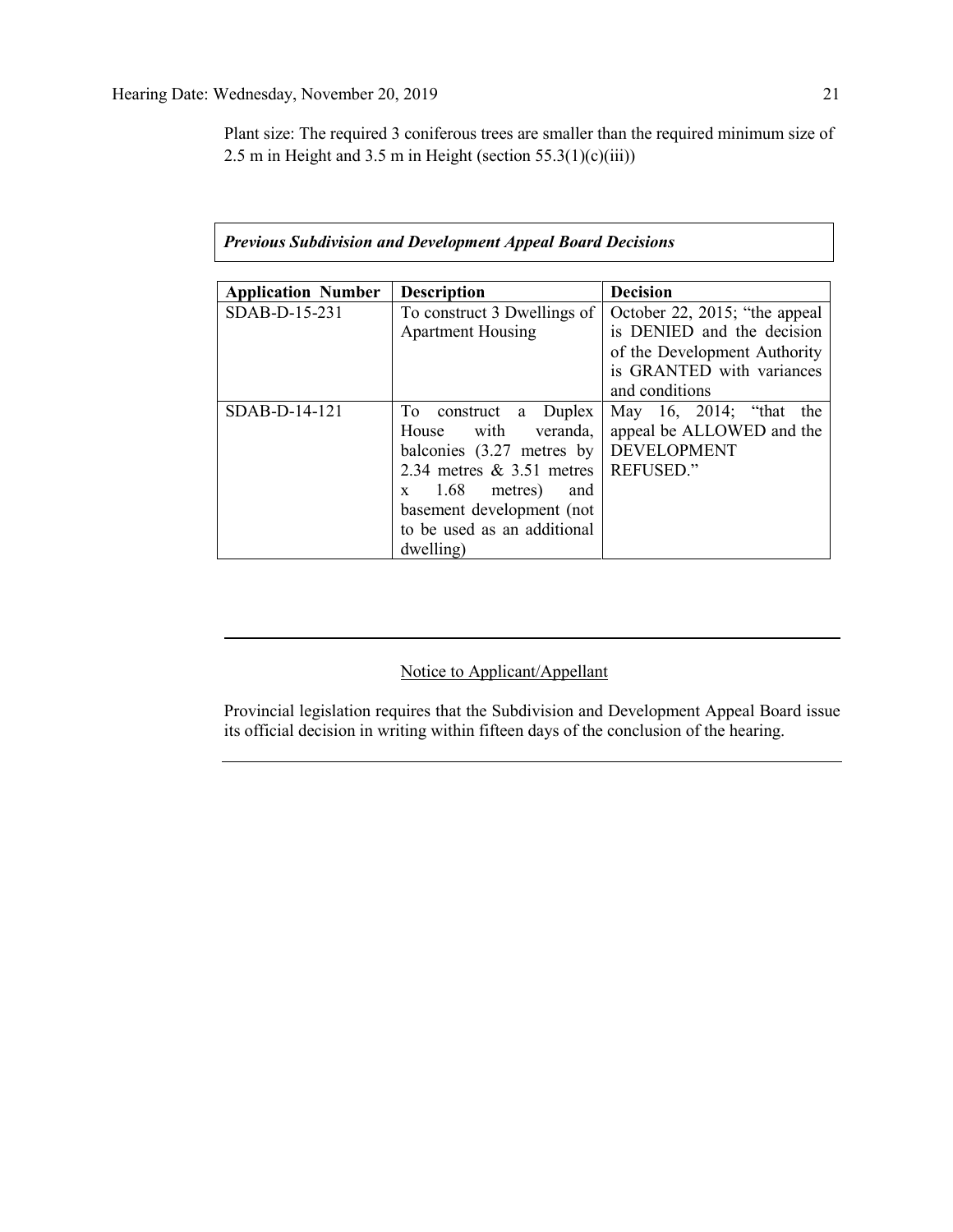| <b><i><u><u>monton</u></u></i></b>                                                                             | Project Number: 169981523-013<br><b>Application Date:</b><br>JUL 31, 2019<br>Printed:<br>November 5, 2019 at 7:45 AM<br>$1$ of $3$<br>Page: |
|----------------------------------------------------------------------------------------------------------------|---------------------------------------------------------------------------------------------------------------------------------------------|
|                                                                                                                | <b>Major Development Permit</b>                                                                                                             |
| the limitations and conditions of this permit, of the Edmonton Zoning Bylaw 12800 as amended.                  | This document is a record of a Development Permit application, and a record of the decision for the undertaking described below, subject to |
| Applicant                                                                                                      | Property Address(es) and Legal Description(s)<br>11041 - 84 AVENUE NW<br>Plan I23A Blk 160 Lot 20                                           |
|                                                                                                                | <b>Specific Address(es)</b><br>Suite:<br>1, 11041 - 84 AVENUE NW                                                                            |
|                                                                                                                | Suite:<br>2, 11041 - 84 AVENUE NW<br>Suite:<br><b>BSMT, 11041 - 84 AVENUE NW</b><br>Entryway: 11041 - 84 AVENUE NW                          |
| <b>Scope of Permit</b><br>To construct Exterior alterations to an Apartment Housing (revised landscape plan)   | Building: 11041 - 84 AVENUE NW                                                                                                              |
| <b>Permit Details</b>                                                                                          |                                                                                                                                             |
| Class of Permit: Class B<br>Gross Floor Area (sq.m.):<br>New Sewer Service Required:<br>Site Area (sq. m.):    | Contact Person:<br>Lot Grading Needed?: N<br>NumberOfMainFloorDwellings:<br>Stat. Plan Overlay/Annex Area: (none)                           |
| I/We certify that the above noted details are correct.<br>Applicant signature:                                 |                                                                                                                                             |
| <b>Development Permit Decision</b><br>Approved<br>Issue Date: Nov 04, 2019 Development Authority: BAUER, KERRY |                                                                                                                                             |
|                                                                                                                |                                                                                                                                             |
|                                                                                                                |                                                                                                                                             |
|                                                                                                                |                                                                                                                                             |
|                                                                                                                |                                                                                                                                             |
|                                                                                                                |                                                                                                                                             |
|                                                                                                                |                                                                                                                                             |
|                                                                                                                |                                                                                                                                             |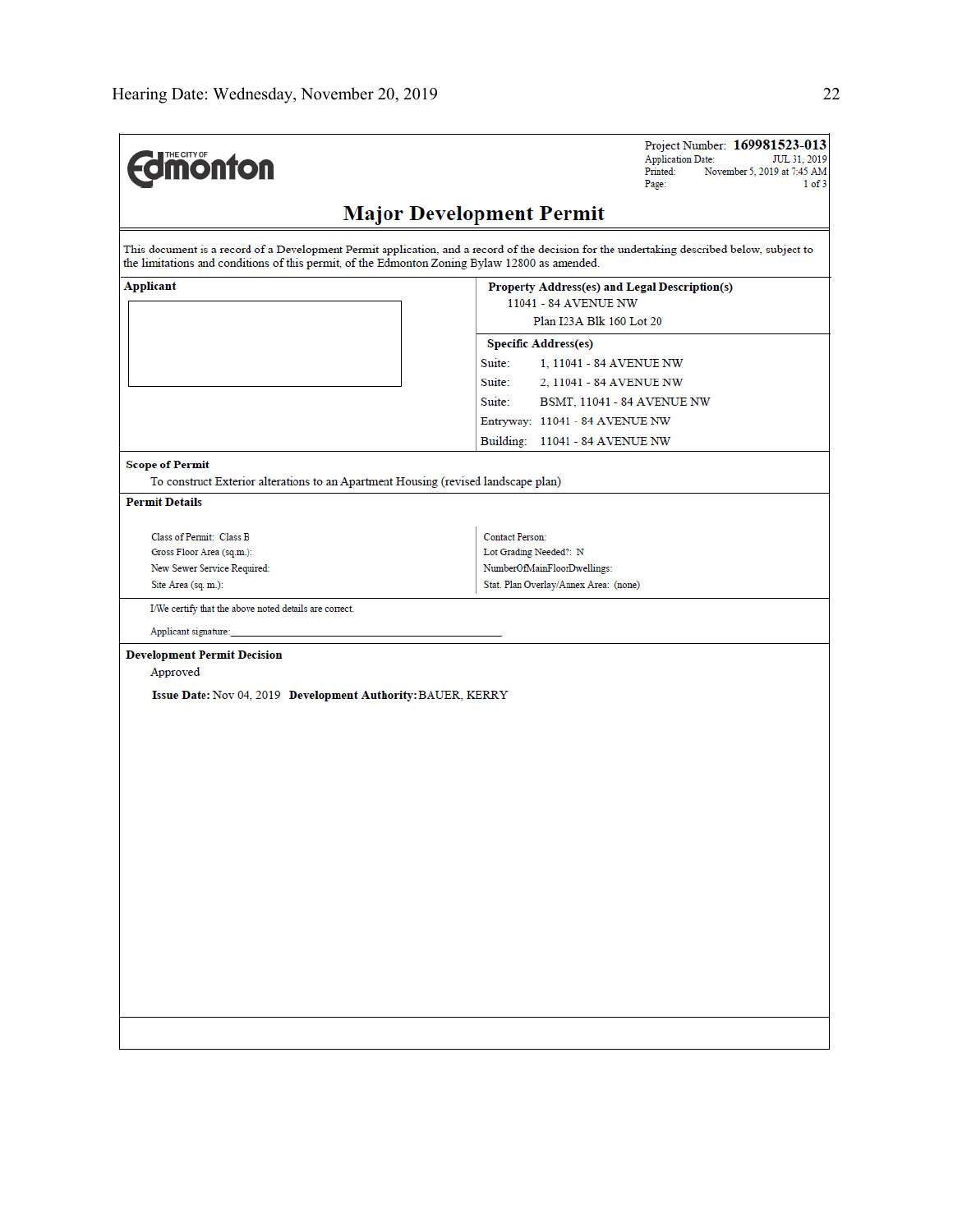| <b><i><u><u><b>M</b>onton</u></u></i></b>                                                                                                                                                                                                                                                                                                                                                                                                                                                       | Project Number: 169981523-013<br><b>Application Date:</b><br>JUL 31, 2019<br>Printed:<br>November 5, 2019 at 7:45 AM<br>$2$ of $3$<br>Page: |
|-------------------------------------------------------------------------------------------------------------------------------------------------------------------------------------------------------------------------------------------------------------------------------------------------------------------------------------------------------------------------------------------------------------------------------------------------------------------------------------------------|---------------------------------------------------------------------------------------------------------------------------------------------|
| <b>Major Development Permit</b>                                                                                                                                                                                                                                                                                                                                                                                                                                                                 |                                                                                                                                             |
| <b>Subject to the Following Conditions</b><br>This Development Permit is NOT valid until the Notification Period expires in accordance to Section 21(1). Reference Section 17<br>$(1)$ .                                                                                                                                                                                                                                                                                                        |                                                                                                                                             |
| This Development Permit authorizes the development of Exterior alterations to an Apartment Housing (revised Landscape Plan).                                                                                                                                                                                                                                                                                                                                                                    |                                                                                                                                             |
| Landscaping shall be in accordance with the approved landscaping plan and Section 55 of the Zoning Bylaw, to the satisfaction of<br>the Development Officer.                                                                                                                                                                                                                                                                                                                                    |                                                                                                                                             |
| 1. Newly planted trees shall be monitored for an existing two growing seasons from the date of installation. Existing undersized<br>Parklands Pillar Birch shall be monitored for an additional 2 growing seasons from the approval of this development permit. A<br>portion of the currently held landscape security shall be maintained to ensure all trees are in a healthy condition until the end of the<br>extended period of monitoring, to the satisfaction of the development officer. |                                                                                                                                             |
| 2. A rectangular section of concrete shall be removed from around all the Parkland Pillar Birch trees measuring 1m width from the<br>property line, extending approximately 1m from the first and last tree to create a planting bed with 100mm depth mulch. A portion<br>of the currently held landscape security shall be maintained until this has been completed, to the satisfaction of the development<br>officer.                                                                        |                                                                                                                                             |
| 3. Any changes to an approved Landscape Plan require the approval of the Development Officer prior to the Landscaping being<br>installed.                                                                                                                                                                                                                                                                                                                                                       |                                                                                                                                             |
| 4. Landscaping shall be maintained in a healthy condition for a minimum of 24 months after the landscaping has been installed, to<br>the satisfaction of the Development Officer.                                                                                                                                                                                                                                                                                                               |                                                                                                                                             |
| 5. A Guaranteed Landscaping Security shall be provided to the City of Edmonton at the time of Development Permit Inspection, to<br>the satisfaction of the Development Officer.                                                                                                                                                                                                                                                                                                                 |                                                                                                                                             |
| <b>NOTES:</b><br>1) Upon the first Development Permit Inspection and determination that landscape construction has been completed in compliance<br>with the approved Landscape Plan, 20% of the approved Guaranteed Landscape Security shall be collected and retained for a period<br>of 24 months from the date of first Development Permit Inspection.                                                                                                                                       |                                                                                                                                             |
| 2) Sites that are not completed or are not compliant with approved Landscape Plans at the first Development Permit Inspection,<br>shall be required to submit a Security for incomplete work, up to and including the full value of the approved Guaranteed<br>Landscape Security value.                                                                                                                                                                                                        |                                                                                                                                             |
| <b>Variances</b>                                                                                                                                                                                                                                                                                                                                                                                                                                                                                |                                                                                                                                             |
| You are receiving this notice because a Discretionary Use Development Permit has been issued, pursuant to Section 12.4 and 20.3<br>of the Edmonton Zoning Bylaw.                                                                                                                                                                                                                                                                                                                                |                                                                                                                                             |
| Plant size: The required 4 deciduous trees are smaller than the required minimum size of 50 mm and 70 mm Caliper (section 55.3)<br>(1)(c)(ii))                                                                                                                                                                                                                                                                                                                                                  |                                                                                                                                             |
| Plant size: The required 3 coniferous trees are smaller than the required minimum size of 2.5 m in Height and 3.5 m in Height<br>$(\text{section } 55.3(1)(c)(iii))$                                                                                                                                                                                                                                                                                                                            |                                                                                                                                             |
|                                                                                                                                                                                                                                                                                                                                                                                                                                                                                                 |                                                                                                                                             |
|                                                                                                                                                                                                                                                                                                                                                                                                                                                                                                 |                                                                                                                                             |
|                                                                                                                                                                                                                                                                                                                                                                                                                                                                                                 |                                                                                                                                             |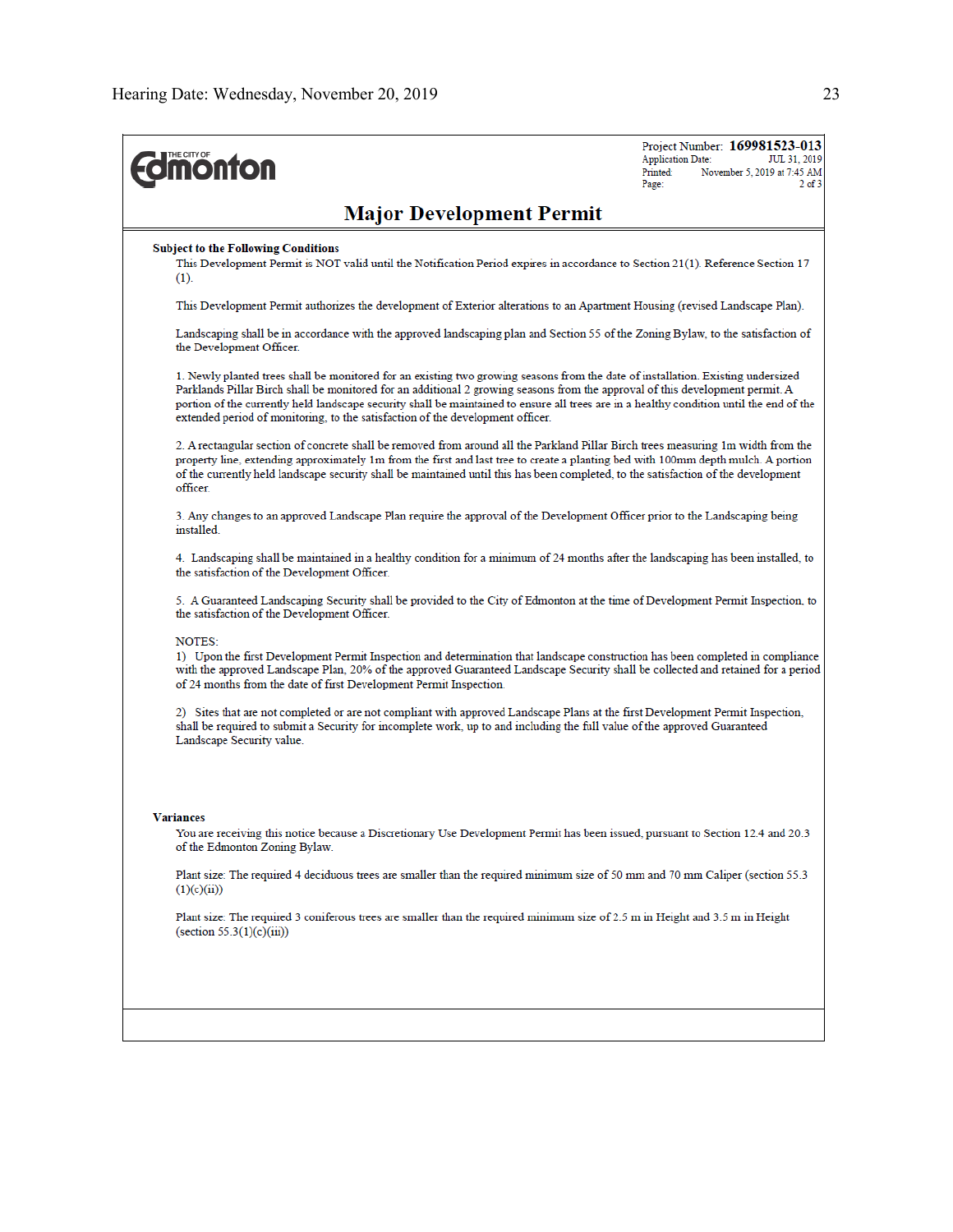| <b>Imonton</b>                                                                                                                                                              |                    |                                 |                 | Project Number: 169981523-013<br><b>Application Date:</b><br>JUL 31, 2019<br>Printed:<br>November 5, 2019 at 7:45 AM<br>Page:<br>$3$ of $3$ |  |  |
|-----------------------------------------------------------------------------------------------------------------------------------------------------------------------------|--------------------|---------------------------------|-----------------|---------------------------------------------------------------------------------------------------------------------------------------------|--|--|
|                                                                                                                                                                             |                    | <b>Major Development Permit</b> |                 |                                                                                                                                             |  |  |
| <b>Rights of Appeal</b><br>This approval is subject to the right of appeal as outlined in Chapter 24, Section 683 through 689 of the Municipal Government<br>Amendment Act. |                    |                                 |                 |                                                                                                                                             |  |  |
| Notice Period Begins: Nov 12, 2019<br>Ends: Dec 03, 2019                                                                                                                    |                    |                                 |                 |                                                                                                                                             |  |  |
| Fees                                                                                                                                                                        |                    |                                 |                 |                                                                                                                                             |  |  |
|                                                                                                                                                                             | <b>Fee Amount</b>  | <b>Amount Paid</b>              | <b>Receipt#</b> | <b>Date Paid</b>                                                                                                                            |  |  |
| Major Dev. Application Fee<br><b>Total GST Amount:</b>                                                                                                                      | \$368.00<br>\$0.00 | \$368.00                        | 06032750        | Jul 31, 2019                                                                                                                                |  |  |
| <b>Totals for Permit:</b>                                                                                                                                                   | \$368.00           | \$368.00                        |                 |                                                                                                                                             |  |  |
|                                                                                                                                                                             |                    |                                 |                 |                                                                                                                                             |  |  |
|                                                                                                                                                                             |                    |                                 |                 |                                                                                                                                             |  |  |
|                                                                                                                                                                             |                    |                                 |                 |                                                                                                                                             |  |  |
|                                                                                                                                                                             |                    |                                 |                 |                                                                                                                                             |  |  |
|                                                                                                                                                                             |                    |                                 |                 |                                                                                                                                             |  |  |
|                                                                                                                                                                             |                    |                                 |                 |                                                                                                                                             |  |  |
|                                                                                                                                                                             |                    |                                 |                 |                                                                                                                                             |  |  |
|                                                                                                                                                                             |                    |                                 |                 |                                                                                                                                             |  |  |
|                                                                                                                                                                             |                    |                                 |                 |                                                                                                                                             |  |  |
|                                                                                                                                                                             |                    |                                 |                 |                                                                                                                                             |  |  |
|                                                                                                                                                                             |                    |                                 |                 |                                                                                                                                             |  |  |
|                                                                                                                                                                             |                    |                                 |                 |                                                                                                                                             |  |  |
|                                                                                                                                                                             |                    |                                 |                 |                                                                                                                                             |  |  |
|                                                                                                                                                                             |                    |                                 |                 |                                                                                                                                             |  |  |
|                                                                                                                                                                             |                    |                                 |                 |                                                                                                                                             |  |  |
|                                                                                                                                                                             |                    |                                 |                 |                                                                                                                                             |  |  |
|                                                                                                                                                                             |                    |                                 |                 |                                                                                                                                             |  |  |
|                                                                                                                                                                             |                    |                                 |                 |                                                                                                                                             |  |  |
|                                                                                                                                                                             |                    |                                 |                 |                                                                                                                                             |  |  |
|                                                                                                                                                                             |                    |                                 |                 |                                                                                                                                             |  |  |
|                                                                                                                                                                             |                    |                                 |                 |                                                                                                                                             |  |  |
|                                                                                                                                                                             |                    |                                 |                 |                                                                                                                                             |  |  |
|                                                                                                                                                                             |                    |                                 |                 |                                                                                                                                             |  |  |
|                                                                                                                                                                             |                    |                                 |                 |                                                                                                                                             |  |  |
|                                                                                                                                                                             |                    |                                 |                 |                                                                                                                                             |  |  |
|                                                                                                                                                                             |                    |                                 |                 |                                                                                                                                             |  |  |
|                                                                                                                                                                             |                    |                                 |                 |                                                                                                                                             |  |  |
|                                                                                                                                                                             |                    |                                 |                 |                                                                                                                                             |  |  |